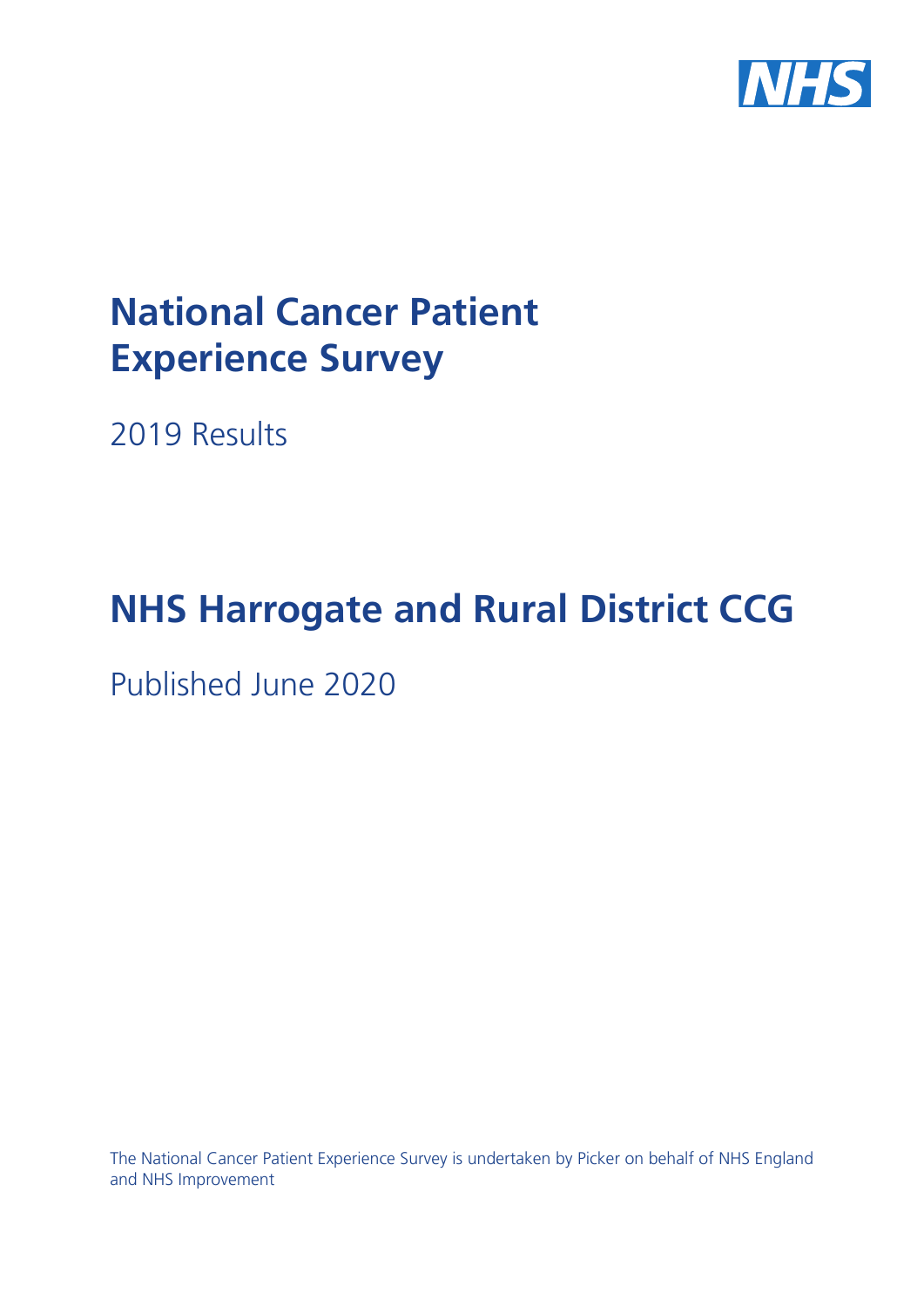# **Executive Summary** Case Mix Adjusted scores

### **Cancer Dashboard Questions**

The following seven questions are included in phase 1 of the Cancer Dashboard developed by Public Health England and NHS England:

Q61. Patient's average rating of care scored from very poor to very good

| $\Omega$ | $\overline{2}$                   | 3                                                             | 5 | 6 | 7 | 8 | 9   | 10                                                                                            |  |
|----------|----------------------------------|---------------------------------------------------------------|---|---|---|---|-----|-----------------------------------------------------------------------------------------------|--|
|          |                                  |                                                               |   |   |   |   | 9.1 |                                                                                               |  |
|          |                                  |                                                               |   |   |   |   |     | Q18. Patient definitely involved as much as they wanted in decisions about care and treatment |  |
| 96%      |                                  |                                                               |   |   |   |   |     | Q19. Patient given the name of a CNS who would support them through their treatment           |  |
|          |                                  | Q20. Patient found it very or quite easy to contact their CNS |   |   |   |   |     |                                                                                               |  |
|          |                                  |                                                               |   |   |   |   |     | Q39. Patient always felt they were treated with respect and dignity while in hospital         |  |
|          | leaving hospital                 |                                                               |   |   |   |   |     | Q41. Hospital staff told patient who to contact if worried about condition or treatment after |  |
| 57%      | treatment                        |                                                               |   |   |   |   |     | Q55. General practice staff definitely did everything they could to support patient during    |  |
|          | Questions Qutside Expected Range |                                                               |   |   |   |   |     |                                                                                               |  |

### **Questions Outside Expected Range**

|                                                                                                                    |            | Case Mix Adjusted Scores   |                            |                   |
|--------------------------------------------------------------------------------------------------------------------|------------|----------------------------|----------------------------|-------------------|
|                                                                                                                    | 2019 Score | Lower<br>Expected<br>Range | Upper<br>Expected<br>Range | National<br>Score |
| Q13. Patient given easy to understand written information about the type of cancer they<br>had                     | 84%        | 70%                        | 79%                        | 74%               |
| Q16. Patient definitely given practical advice and support in dealing with side effects of<br>treatment            | 75%        | 62%                        | 72%                        | 67%               |
| Q19. Patient given the name of a CNS who would support them through their treatment                                | 96%        | 89%                        | 95%                        | 92%               |
| Q20. Patient found it very or quite easy to contact their CNS                                                      | 90%        | 80%                        | 89%                        | 85%               |
| Q22. Hospital staff gave information about support or self-help groups for people with<br>cancer                   | 95%        | 84%                        | 92%                        | 88%               |
| Q24. Hospital staff gave information on getting financial help or possible benefits                                | 87%        | 55%                        | 70%                        | 63%               |
| Q25. Hospital staff told patient they could get free prescriptions                                                 | 89%        | 76%                        | 88%                        | 82%               |
| Q41. Hospital staff told patient who to contact if worried about condition or treatment after<br>leaving hospital  | 99%        | 90%                        | 98%                        | 94%               |
| Q50. Patient given enough information about whether chemotherapy was working in a<br>completely understandable way | 76%        | 60%                        | 75%                        | 68%               |
| Q56. Different people treating and caring for patient always work well together to give best<br>possible care      | 79%        | 68%                        | 78%                        | 73%               |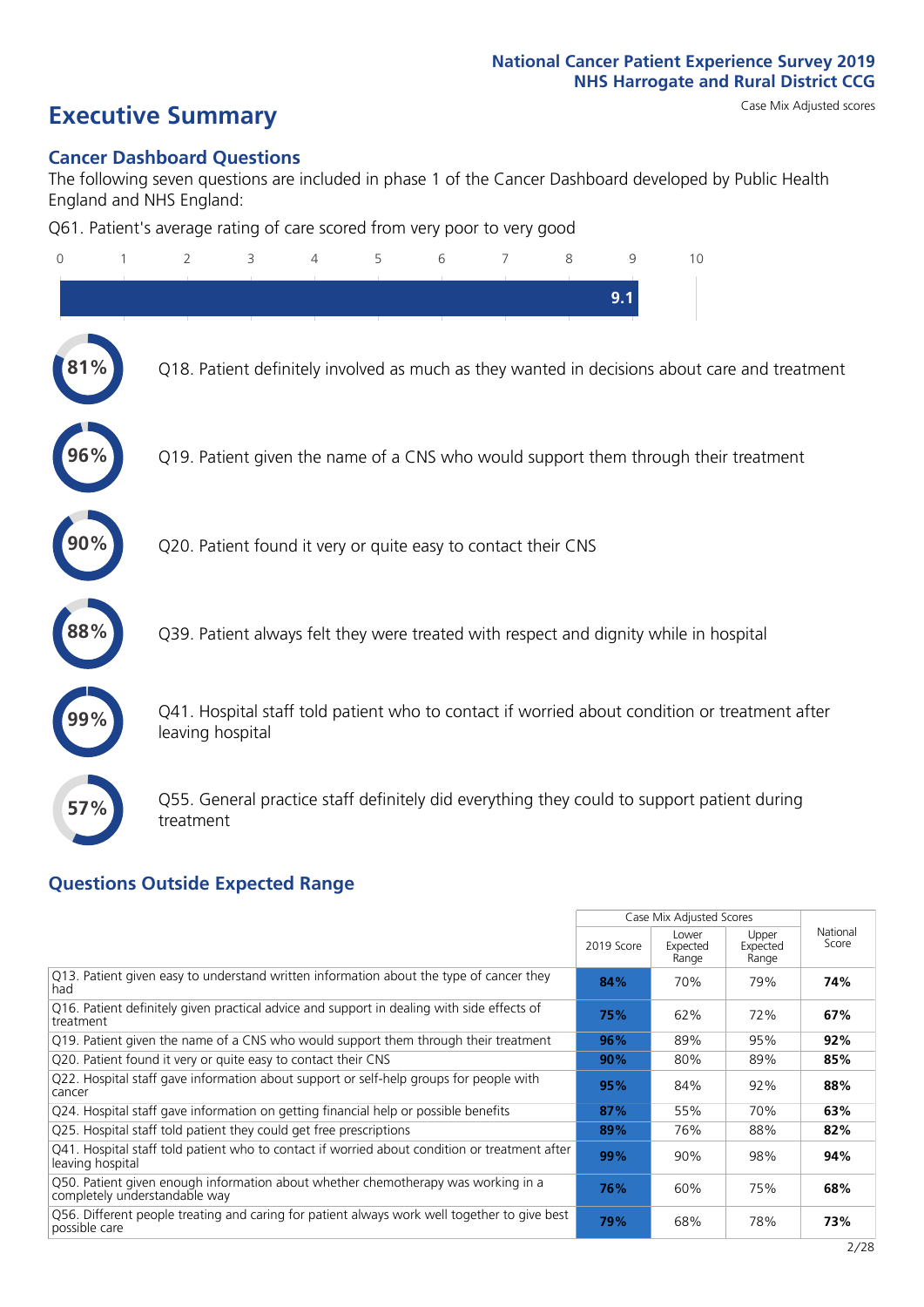$\mathbf{r}$ 

|                                                                                                       |            | Case Mix Adjusted Scores   |                            |                   |
|-------------------------------------------------------------------------------------------------------|------------|----------------------------|----------------------------|-------------------|
|                                                                                                       | 2019 Score | Lower<br>Expected<br>Range | Upper<br>Expected<br>Range | National<br>Score |
| Q57. Patient given a care plan                                                                        | 48%        | 32%                        | 44%                        | 38%               |
| Q58. Overall the administration of care was good or very good                                         | 95%        | 85%                        | 92%                        | 89%               |
| Q59. Patient felt length of time for attending clinics and appointments for cancer was about<br>right | 76%        | 62%                        | 76%                        | 69%               |
| Q61. Patient's average rating of care scored from very poor to very good                              | 9.1        | 8.7                        | 9.0                        | 8.8               |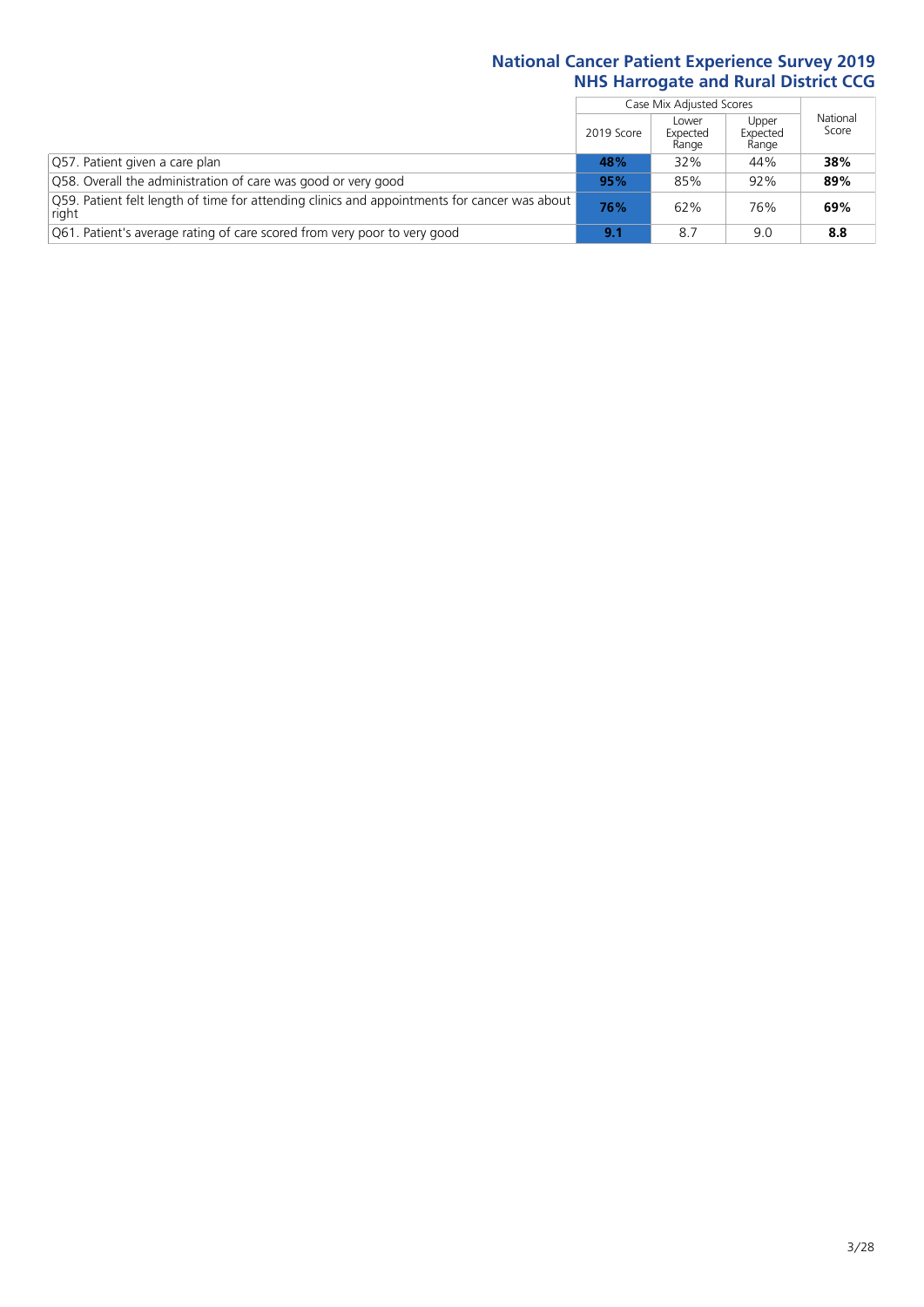## **Introduction**

The National Cancer Patient Experience Survey 2019 is the ninth iteration of the survey first undertaken in 2010. It has been designed to monitor national progress on cancer care; to provide information to drive local quality improvements; to assist commissioners and providers of cancer care; and to inform the work of the various charities and stakeholder groups supporting cancer patients.

The survey was overseen by a national Cancer Patient Experience Advisory Group. This Advisory Group set the principles and objectives of the survey programme and guided questionnaire development. The survey was commissioned and managed by NHS England. The survey provider, Picker, is responsible for designing, running and analysing the survey.

The 2019 survey involved 143 NHS Trusts. Out of 111,366 people, 67,858 people responded to the survey, yielding a response rate of 61%.

# **Methodology**

### **Eligibility, eldwork and survey methods**

The sample for the survey included all adult (aged 16 and over) NHS patients, with a confirmed primary diagnosis of cancer, discharged from an NHS Trust after an inpatient episode or day case attendance for cancer related treatment in the months of April, May and June 2019. The fieldwork for the survey was undertaken between December 2019 and March 2020.

As in the previous four years, the survey used a mixed mode methodology. Questionnaires were sent by post, with two reminders where necessary, but also included an option to complete the questionnaire online. A Freephone helpline and email was available for respondents to opt out, ask questions about the survey, enable them to complete their questionnaire over the phone and provide access to a translation and interpreting facility for those whose first language was not English.

### **Case-mix adjustment**

Both unadjusted and adjusted scores are presented in this report. Case-mix adjusted scores allows us to account for the impact that differing patient populations might have on results. By using the case-mix adjusted estimates we can obtain a greater understanding of how a CCG is performing given their patient population. The factors taken into account in this case-mix adjustment are gender, age, ethnic group, deprivation, and tumour group.

### **Scoring methodology**

Fifty-two questions from the questionnaire are scored as these questions relate directly to patient experience. For all but one question (Q61), scores are presented as the percentage of positive responses out of all scored responses. For Q61, respondents rate their overall care on a scale of 0 to 10, of which the average was calculated for this question's presented score. The percentages in this report have been rounded to the nearest percentage point. Therefore, in some cases the figures do not appear to add up to 100%.

### **Statistical significance**

In the reporting of 2019 results, appropriate statistical tests have been undertaken to identify unadjusted scores for which the change over time is 'statistically significant'. Thirty-seven scored questions in 2019 have been compared with those of 2018 and a statistically significant change between the two years has been reported where identified.

For the scored questions that are comparable beyond 2018, statistically significant change over the five years has also been reported where identified. A statistically significant difference means that the change in the result is very unlikely to have occurred by sampling variation.

### **Suppression**

### **Question-level suppression**

For scores where the base size per question is  $<$ 21, the score will be suppressed and replaced with an asterisk (\*). The base size will include neutral response options.

### **Double suppression**

If any group within a particular sub-group breakdown (such as the tumour group breakdown) has <21 responses, then the figure for this particular group is suppressed and replaced with an asterisk (\*). If there is only one group within the sub-group breakdown that has <21 respondents, and is therefore suppressed, the group with the next lowest number of respondents is also supressed and replaced with an asterisk (\*) (regardless if it is greater than or less than 21).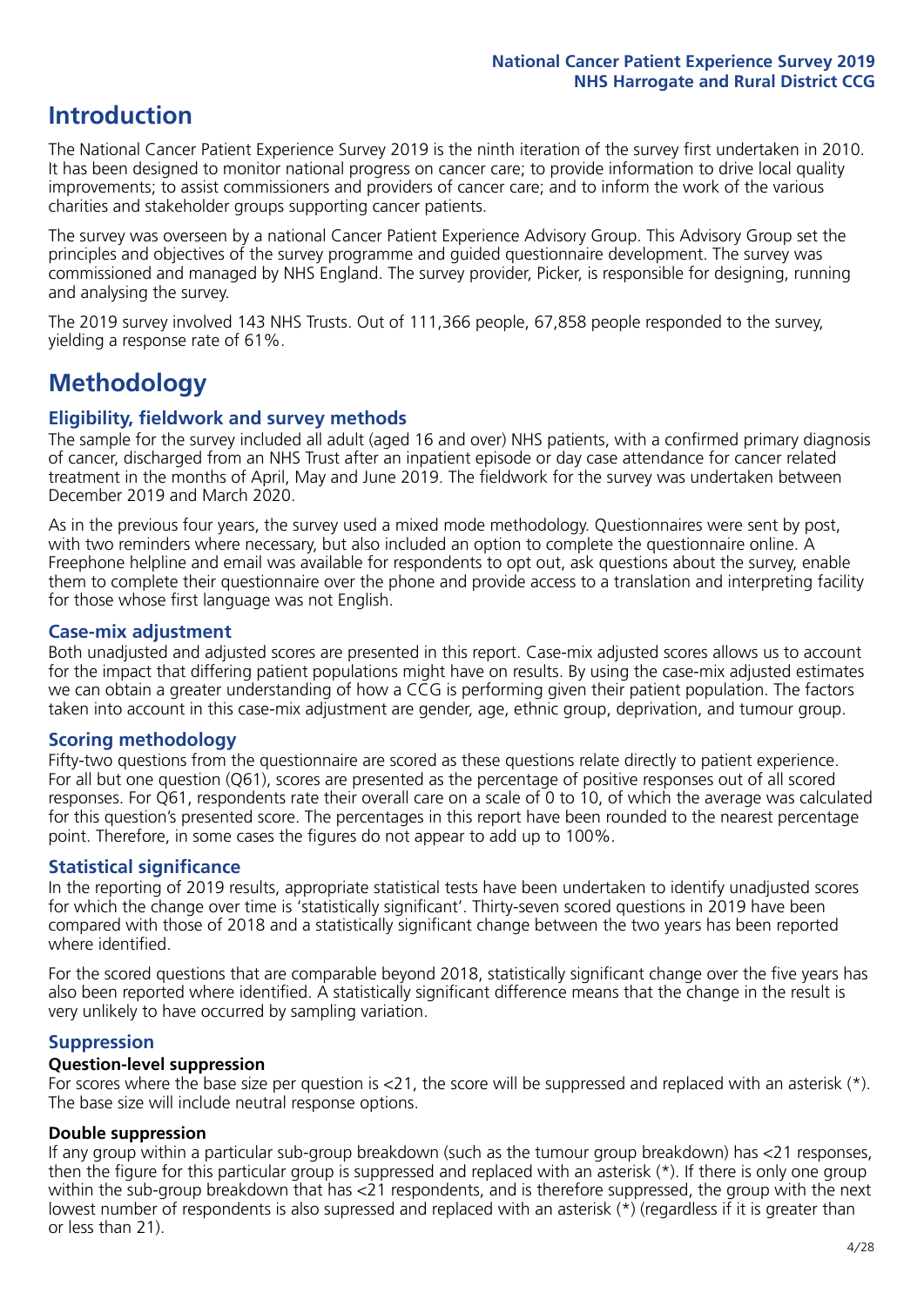## **Understanding the results**

This report shows how this CCG scored for each question in the survey, compared with national results and previous year's results. It is aimed at helping individual CCGs to understand their performance and identify areas for local improvement. Below is a description of the type of results presented within this report and how to understand them.

### **Expected range charts**

The expected range charts in this report show a bar with the lowest and highest score received for each question nationally. Within this bar, an expected range is given (in grey) and a black diamond represents the actual score for this CCG.

CCGs whose score is above the upper limit of the expected range (in the dark blue) are positive outliers, with a score statistically significantly higher than the national mean. This indicates that the CCG performs better than what CCGs of the same size and demographics are expected to perform. The opposite is true if the score is below the lower limit of the expected range (in the light blue); these are negative outliers. For scores within the expected range (in the grey), the score is what we would expect given the CCG's size and demographics.

### **Comparability tables**

The comparability tables show the 2018 and 2019 unadjusted scores for this CCG for each scored question. If there is a significant change from 2018 and 2019 or overall from 2015 to 2019, an arrow will be presented for the direction of change. The adjusted 2019 score will also be presented for each scored question along with the lower and upper expected range and national score. Scores above the upper limit of the expected range will be highlighted dark blue, scores below the lower limit of the expected range will be highlighted light blue, and scores within the lower and upper limit of the expected ranges will be highlighted grey.

### **Tumour type tables**

The tumour type tables show the unadjusted scores for each scored question for each of the 13 tumour groups. The national score for that tumour group is also shown. Unadjusted scores for the same tumour type across different CCGs may not be comparable, as they do not account for the impact that differing patient populations might have on results. Central nervous system is abbreviated as 'CNS' and lower gastrointestinal tract is abbreviated as 'LGT' throughout this report.

### **Year on year charts**

The year on year charts show five columns representing the unadjusted scores of the last five years (2015, 2016, 2017, 2018 and 2019) for each scored question.

### **Notes on specific questions**

Following the development phase of the 2019 survey, several changes were made to the questionnaire. Six scored questions were amended (Q5, Q18, Q30, Q35, Q56 and Q60) and one non-scored question (Q29) was amended that impacted the comparability of questions Q30 to Q41. Of all questions changed or impacted by change, only Q60 is presented with historical comparisons; though the results should be interpreted with caution.

### **Unadjusted data and case-mix adjusted data**

Unadjusted data should be used to see the actual responses from patients relating to the CCG. Case-mix adjusted data, together with expected ranges, should be used to understand whether the results are significantly higher or lower than national results taking account of the patient mix.

### **Further information**

This research was carried out in accordance with the international standard for organisations conducting social research (accreditation to ISO20252:2012; certificate number GB08/74322). The 2019 survey data has been produced and published in line with the Code of Practice for Official Statistics.

For more information on the methodology, please see the Technical Document. It can be viewed along with the 2019 questionnaire and survey quidance on the website at [www.ncpes.co.uk](https://www.ncpes.co.uk/supporting-documents). For all other outputs at National, Trust, CCG and Cancer Alliance level, please see the PDF reports, Excel tables and dashboards at [www.ncpes.co.uk.](https://www.ncpes.co.uk/current-results)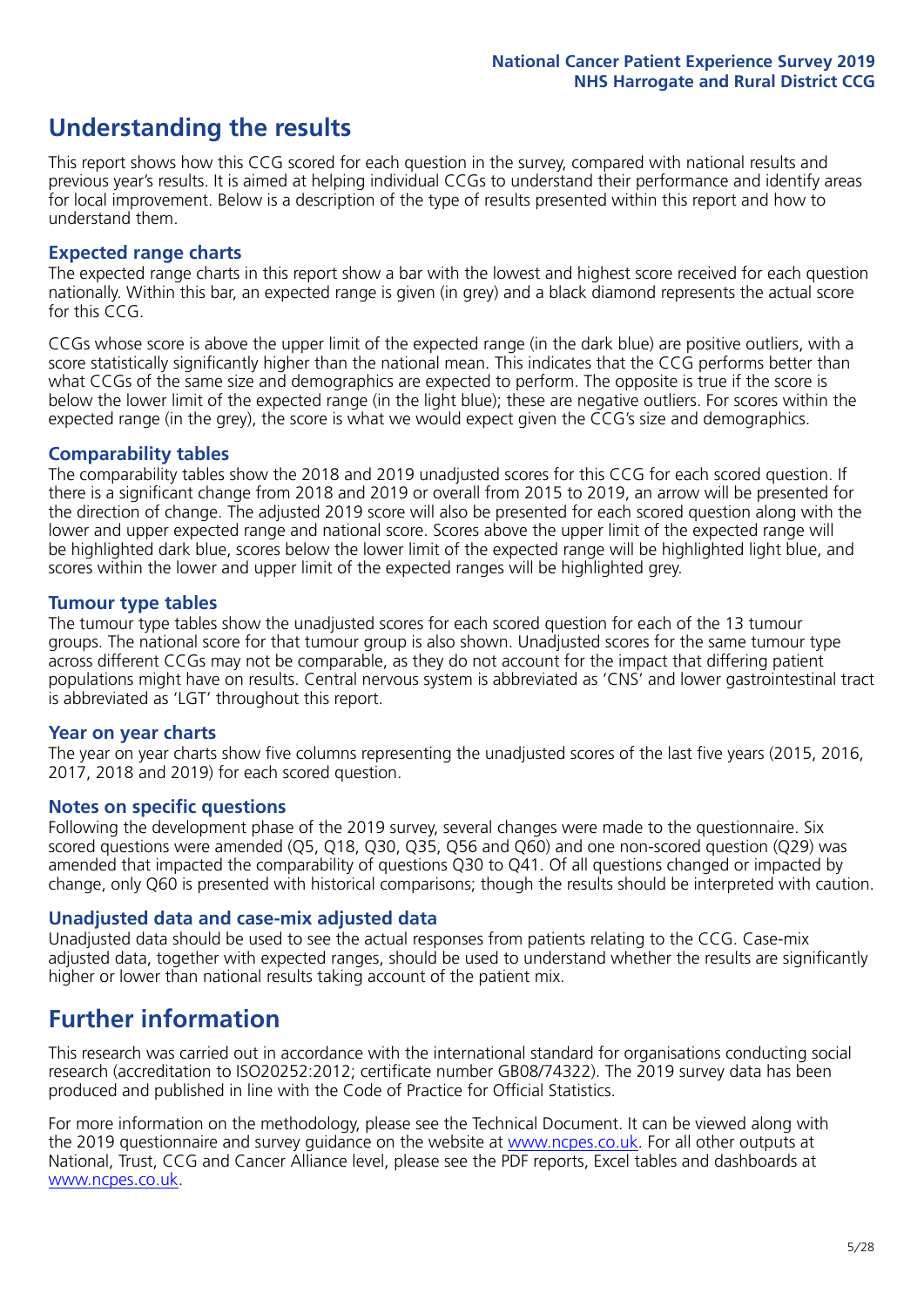### **Response Rate**

### **Overall Response Rate**

335 patients responded out of a total of 515 patients, resulting in a response rate of 65%.

|          | Sample Size | Adjusted<br>Sample | Completed | Response Rate |
|----------|-------------|--------------------|-----------|---------------|
| CCG      | 543         | 515                | 335       | 65%           |
| National | 119,855     | 111,366            | 67,858    | 61%           |

### **Respondents by Survey Type**

|                            | Number of<br>Respondents |
|----------------------------|--------------------------|
| Online                     | 39                       |
| Paper                      | 296                      |
| Phone                      | $\left( \right)$         |
| <b>Translation Service</b> |                          |

### **Respondents by Tumour Group**

|                      | Number of<br>Respondents |
|----------------------|--------------------------|
| <b>Brain / CNS</b>   | ∩                        |
| <b>Breast</b>        | 70                       |
| Colorectal / LGT     | 43                       |
| Gynaecological       | 11                       |
| Haematological       | 44                       |
| <b>Head and Neck</b> | 6                        |
| Lung                 | 20                       |
| Prostate             | 54                       |
| Sarcoma              | 3                        |
| Skin                 | 7                        |
| Upper Gastro         | 14                       |
| Urological           | 39                       |
| Other                | 24                       |

### **Respondents by Age and Gender**

Respondents year of birth has been used to determine age. This information has been amalgamated into 8 age bands. The age and gender distribution for the CCG was as follows:

|        | Age 16-24 | Age 25-34 | Age 35-44 | Age 45-54 | Age 55-64 | Age 65-74 | Age 75-84 | Age 85+ | Total |
|--------|-----------|-----------|-----------|-----------|-----------|-----------|-----------|---------|-------|
| Male   |           |           |           |           | 26        | 68        | 53        |         | 166   |
| Female |           |           |           | 34        | 29        | 53        | 40        |         | 169   |
| Total  |           |           |           | 43        | 55        | 121       | 93        | ל       | 335   |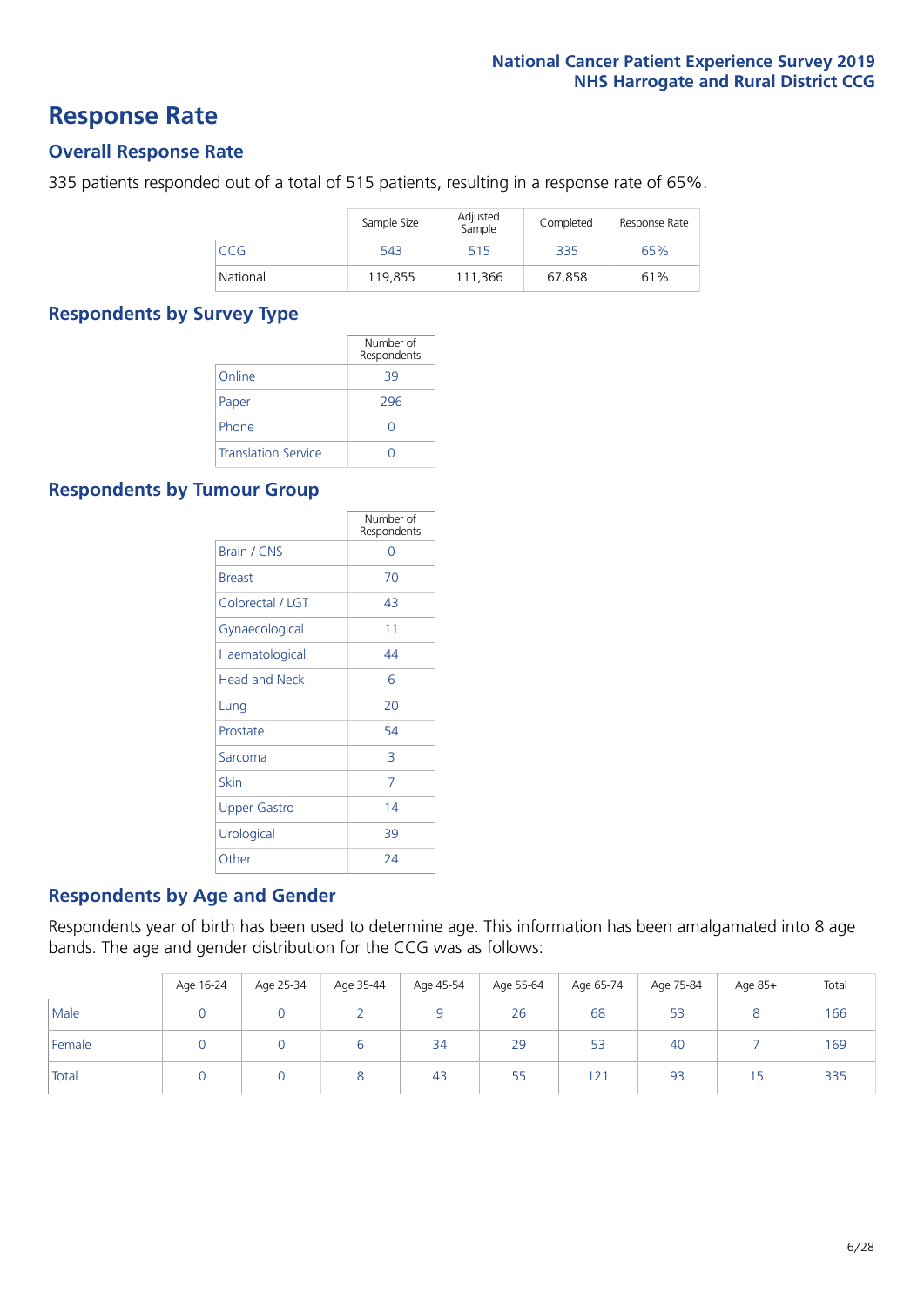# **Expected Range Charts**

| Lower Expected Range<br>Average                                                                                                        |       |     | Upper Expected Range |     |     |     |     | Case Mix Adjusted Score |            |     |          |
|----------------------------------------------------------------------------------------------------------------------------------------|-------|-----|----------------------|-----|-----|-----|-----|-------------------------|------------|-----|----------|
| <b>SEEING YOUR GP</b>                                                                                                                  | 0%    | 10% | 20%                  | 30% | 40% | 50% | 60% | 70%                     | 80%        |     | 90% 100% |
| Q1. Saw GP once or twice before being told they needed to go to<br>hospital<br>Q2. Patient thought they were seen as soon as necessary |       |     |                      |     |     |     |     |                         | 77%<br>84% |     |          |
| <b>DIAGNOSTIC TESTS</b>                                                                                                                | $0\%$ | 10% | 20%                  | 30% | 40% | 50% | 60% | 70%                     | 80%        |     | 90% 100% |
| Q5. Received all the information needed about the test                                                                                 |       |     |                      |     |     |     |     |                         |            |     | 96%      |
| Q6. The length of time waiting for the test to be done was about<br>right                                                              |       |     |                      |     |     |     |     |                         |            | 91% |          |
| Q7. Test results explained in completely understandable way                                                                            |       |     |                      |     |     |     |     |                         | 84%        |     |          |
| <b>FINDING OUT WHAT WAS WRONG WITH YOU</b>                                                                                             | $0\%$ | 10% | 20%                  | 30% | 40% | 50% | 60% | 70%                     | 80%        |     | 90% 100% |
| Q10. Patient told they could bring a family member or friend when<br>first told they had cancer                                        |       |     |                      |     |     |     |     |                         | 77%        |     |          |
| Q11. Patient felt they were told sensitively that they had cancer                                                                      |       |     |                      |     |     |     |     |                         |            | 88% |          |
| Q12. Patient completely understood the explanation of what was<br>wrong                                                                |       |     |                      |     |     |     |     |                         | 77%        |     |          |
| Q13. Patient given easy to understand written information about<br>the type of cancer they had                                         |       |     |                      |     |     |     |     |                         | 84%        |     |          |
| <b>DECIDING THE BEST TREATMENT FOR YOU</b>                                                                                             | 0%    | 10% | 20%                  | 30% | 40% | 50% | 60% | 70%                     | 80%        | 90% | 100%     |
| Q14. Patient felt that treatment options were completely explained                                                                     |       |     |                      |     |     |     |     |                         | 81%        |     |          |
| Q15. Patient felt possible side effects were definitely explained in<br>an understandable way                                          |       |     |                      |     |     |     |     | 74%                     |            |     |          |
| Q16. Patient definitely given practical advice and support in dealing<br>with side effects of treatment                                |       |     |                      |     |     |     |     | 75%<br>♦                |            |     |          |
| Q17. Patient definitely told about side effects that could affect<br>them in the future                                                |       |     |                      |     |     |     | 57% |                         |            |     |          |
| Q18. Patient definitely involved as much as they wanted in<br>decisions about care and treatment                                       |       |     |                      |     |     |     |     |                         | 81%        |     |          |
| <b>CLINICAL NURSE SPECIALIST (CNS)</b>                                                                                                 | 0%    | 10% | 20%                  | 30% | 40% | 50% | 60% | 70%                     | 80%        |     | 90% 100% |
| Q19. Patient given the name of a CNS who would support them<br>through their treatment                                                 |       |     |                      |     |     |     |     |                         |            |     | 96%      |
| Q20. Patient found it very or quite easy to contact their CNS                                                                          |       |     |                      |     |     |     |     |                         |            | 90% |          |
| Q21. Patient got understandable answers to important questions<br>all or most of the time                                              |       |     |                      |     |     |     |     |                         |            | 90% |          |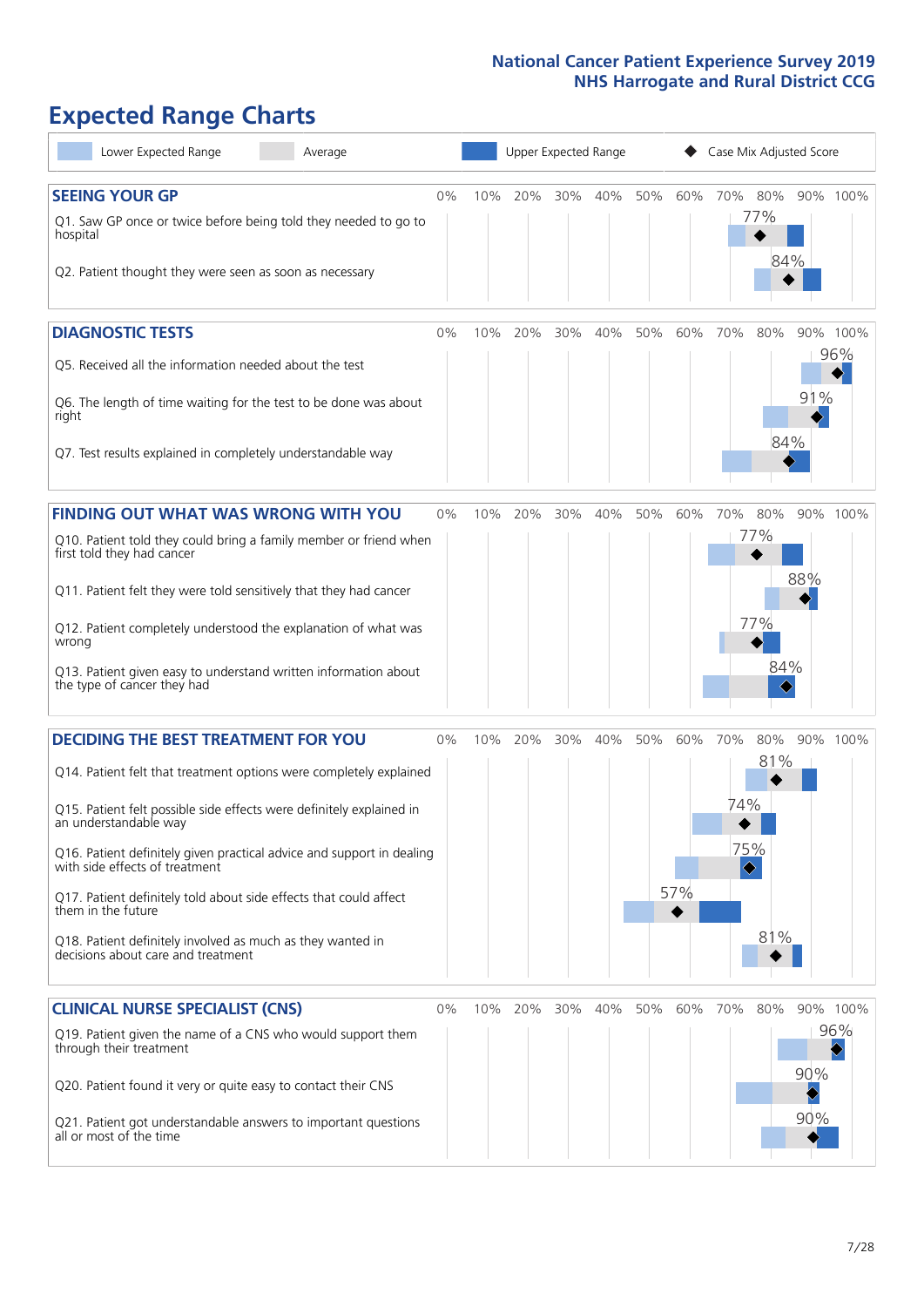# **Expected Range Charts**

| Lower Expected Range<br>Average                                                                                                                                                                                                                                                                                                                                                                                                                                                                                                                                                                                                                                                                                                                                                                                                                                                                                                                                                                                                                                                                                                                                                   |    |     |     |     | Upper Expected Range |            |     |                   |                   | Case Mix Adjusted Score                          |                 |
|-----------------------------------------------------------------------------------------------------------------------------------------------------------------------------------------------------------------------------------------------------------------------------------------------------------------------------------------------------------------------------------------------------------------------------------------------------------------------------------------------------------------------------------------------------------------------------------------------------------------------------------------------------------------------------------------------------------------------------------------------------------------------------------------------------------------------------------------------------------------------------------------------------------------------------------------------------------------------------------------------------------------------------------------------------------------------------------------------------------------------------------------------------------------------------------|----|-----|-----|-----|----------------------|------------|-----|-------------------|-------------------|--------------------------------------------------|-----------------|
| <b>SUPPORT FOR PEOPLE WITH CANCER</b><br>Q22. Hospital staff gave information about support or self-help<br>groups for people with cancer<br>Q23. Hospital staff discussed or gave information about the impact<br>cancer could have on day to day activities<br>Q24. Hospital staff gave information on getting financial help or<br>possible benefits<br>Q25. Hospital staff told patient they could get free prescriptions                                                                                                                                                                                                                                                                                                                                                                                                                                                                                                                                                                                                                                                                                                                                                     | 0% | 10% | 20% | 30% | 40%                  | 50%        | 60% | 70%               | 80%               | 95%<br>$\blacktriangleleft$<br>89%<br>87%<br>89% | 90% 100%        |
| <b>OPERATIONS</b><br>Q27. Beforehand, patient had all the information needed about the<br>operation<br>Q28. Afterwards, staff completely explained how operation had<br>gone in understandable way                                                                                                                                                                                                                                                                                                                                                                                                                                                                                                                                                                                                                                                                                                                                                                                                                                                                                                                                                                                | 0% | 10% | 20% | 30% | 40%                  | 50%        | 60% | 70%               | 80%<br>82%        |                                                  | 90% 100%<br>97% |
| <b>HOSPITAL CARE AS AN INPATIENT</b><br>Q30. Hospital staff didn't talk in front of patient as if patient wasn't<br>there<br>Q31. Patient had confidence and trust in all doctors treating them<br>Q32. Patient's family or someone close definitely felt able to talk to<br>a doctor<br>Q33. Patient had confidence and trust in all the ward nurses<br>treating them<br>Q34. Patient thought there were always or nearly always enough<br>nurses on duty to care for them<br>Q35. All hospital staff asked patient what name they prefer to be<br>called by<br>Q36. Patient always given enough privacy when discussing<br>condition or treatment<br>Q37. Patient definitely found hospital staff to discuss worries or<br>fears during their inpatient visit<br>Q38. Hospital staff definitely did everything they could to help<br>control pain<br>Q39. Patient always felt they were treated with respect and dignity<br>while in hospital<br>Q40. Patient given clear written information about what should or<br>should not do after leaving hospital<br>Q41. Hospital staff told patient who to contact if worried about<br>condition or treatment after leaving hospital | 0% | 10% | 20% | 30% | 40%                  | 50%<br>51% | 60% | 70%<br>66%<br>75% | 80%<br>75%<br>75% | 86%<br>88%<br>85%<br>85%<br>88%<br>91%           | 90% 100%<br>99% |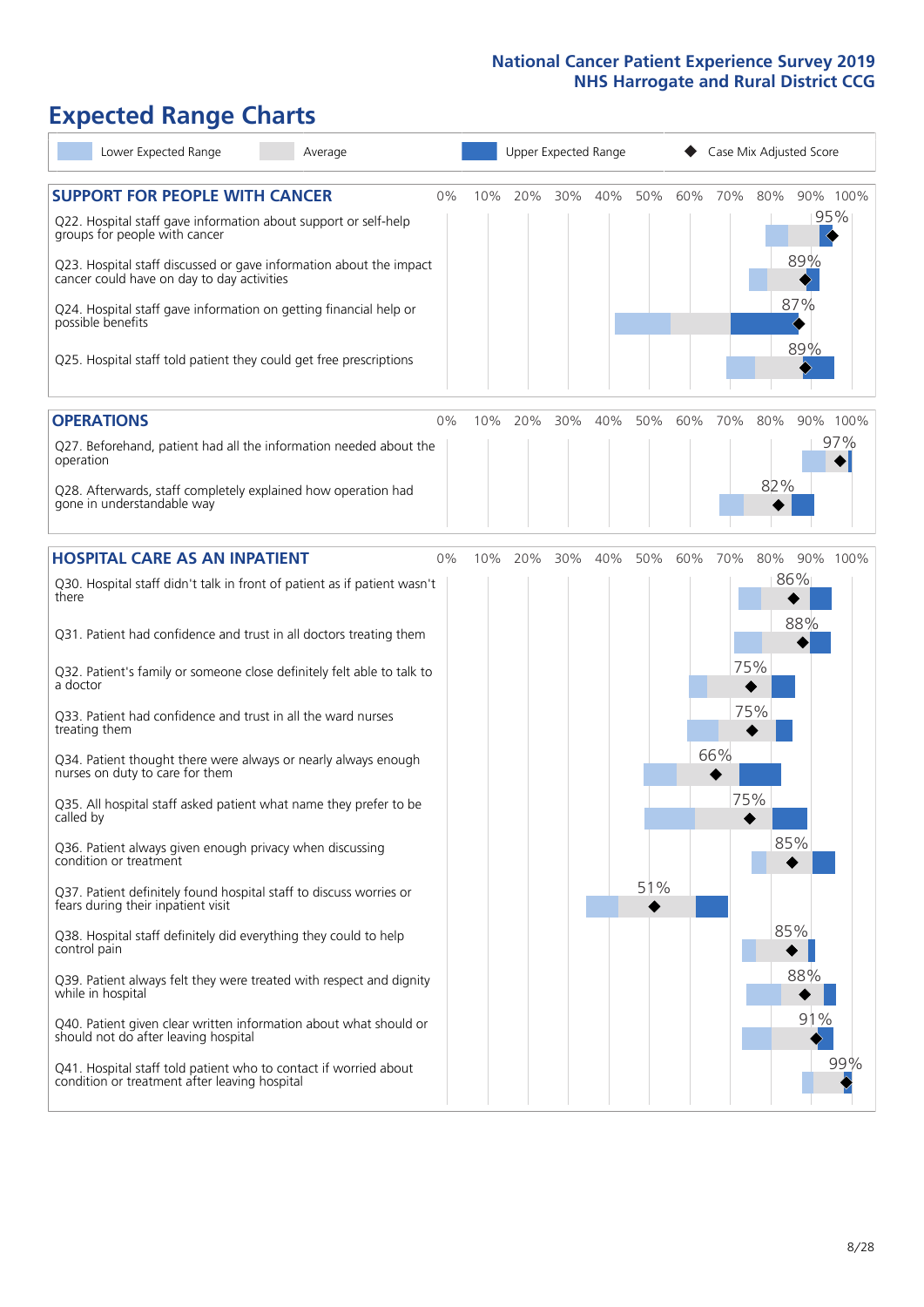# **Expected Range Charts**

| Lower Expected Range<br>Average                                                                                                                                                                                                                                                                      |       |     |     |     | Upper Expected Range |     |     |          | Case Mix Adjusted Score |          |                 |
|------------------------------------------------------------------------------------------------------------------------------------------------------------------------------------------------------------------------------------------------------------------------------------------------------|-------|-----|-----|-----|----------------------|-----|-----|----------|-------------------------|----------|-----------------|
| <b>HOSPITAL CARE AS A DAY PATIENT / OUTPATIENT 0%</b><br>Q43. Patient definitely found hospital staff to discuss worries or<br>fears during their outpatient or day case visit<br>Q44. Cancer doctor had the right documents at patient's last<br>outpatient appointment                             |       | 10% | 20% | 30% | 40%                  | 50% | 60% |          | 70% 80%<br>76%          |          | 90% 100%<br>96% |
| Q46. Beforehand patient completely had all information needed<br>about radiotherapy treatment<br>Q47. Patient completely given understandable information about<br>whether radiotherapy was working<br>Q49. Beforehand patient completely had all information needed<br>about chemotherapy treatment |       |     |     |     |                      |     |     | 70%      | 80%<br>84%              |          |                 |
| Q50. Patient given enough information about whether<br>chemotherapy was working in a completely understandable way                                                                                                                                                                                   |       |     |     |     |                      |     |     |          | 76%                     |          |                 |
| <b>HOME CARE AND SUPPORT</b>                                                                                                                                                                                                                                                                         | 0%    | 10% | 20% | 30% | 40%                  | 50% | 60% | 70%      | 80%                     |          | 90% 100%        |
| Q51. Hospital staff definitely gave family or someone close all the<br>information needed to help care at home                                                                                                                                                                                       |       |     |     |     |                      |     |     | $ 65\% $ |                         |          |                 |
| Q52. Patient definitely given enough support from health or social<br>services during treatment                                                                                                                                                                                                      |       |     |     |     |                      |     | 59% |          |                         |          |                 |
| Q53. Patient definitely given enough support from health or social<br>services after treatment                                                                                                                                                                                                       |       |     |     |     |                      | 52% |     |          |                         |          |                 |
| <b>CARE FROM YOUR GENERAL PRACTICE</b>                                                                                                                                                                                                                                                               | 0%    | 10% | 20% | 30% | 40%                  | 50% | 60% | 70%      | 80%                     |          | 90% 100%        |
| Q54. GP given enough information about patient's condition and<br>treatment                                                                                                                                                                                                                          |       |     |     |     |                      |     |     |          |                         |          | 98%             |
| Q55. General practice staff definitely did everything they could to<br>support patient during treatment                                                                                                                                                                                              |       |     |     |     |                      |     | 57% |          |                         |          |                 |
| <b>YOUR OVERALL NHS CARE</b>                                                                                                                                                                                                                                                                         | $0\%$ | 10% | 20% | 30% | 40%                  | 50% | 60% | 70%      | 80%                     |          | 90% 100%        |
| Q56. Different people treating and caring for patient always work<br>well together to give best possible care                                                                                                                                                                                        |       |     |     |     |                      | 48% |     |          | 79%                     |          |                 |
| Q57. Patient given a care plan                                                                                                                                                                                                                                                                       |       |     |     |     |                      |     |     |          |                         | 95%      |                 |
| Q58. Overall the administration of care was good or very good                                                                                                                                                                                                                                        |       |     |     |     |                      |     |     |          |                         | ♦        |                 |
| Q59. Patient felt length of time for attending clinics and<br>appointments for cancer was about right                                                                                                                                                                                                |       |     |     |     |                      |     |     |          | 76%                     |          |                 |
| Q60. Someone discussed with patient whether they would like to<br>take part in cancer research                                                                                                                                                                                                       |       |     |     | 33% |                      |     |     |          |                         |          |                 |
|                                                                                                                                                                                                                                                                                                      | 0     |     | 2   | 3   | 4                    | 5   | 6   | 7        | 8                       | 9<br>9.1 | 10              |
| Q61. Patient's average rating of care scored from very poor to very<br>good                                                                                                                                                                                                                          |       |     |     |     |                      |     |     |          |                         |          |                 |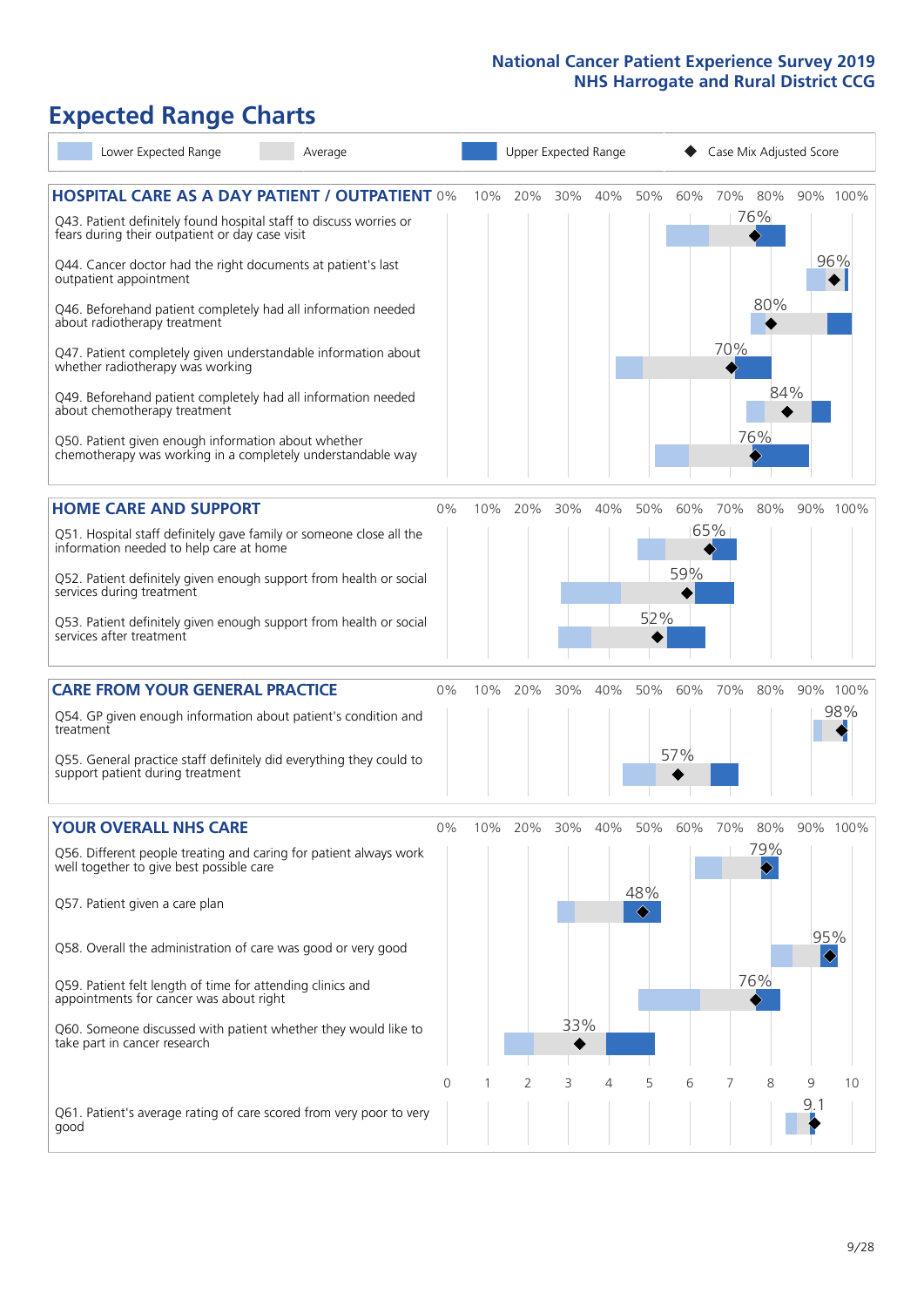# **Comparability Tables**

\* Indicates where a score has been suppressed because there are less than 21 responses.

\*\* No score available for 2018.

 $\triangle$  or  $\nabla$ 

Change 2018-2019: Indicates where 2019 score is significantly higher or lower than 2018 score Change Overall: Indicates significant change overall (2015, 2016, 2017, 2018 and 2019).

Adjusted Score below Lower Expected Range Adjusted Score between Upper and Lower Expected Ranges Adjusted Score above Upper Expected Range

|                                                                             |           |               | Unadjusted Scores |               |                                      |         |               |                | Case Mix Adjusted Scores                   |                   |  |  |
|-----------------------------------------------------------------------------|-----------|---------------|-------------------|---------------|--------------------------------------|---------|---------------|----------------|--------------------------------------------|-------------------|--|--|
|                                                                             | 2018<br>n | 2018<br>Score | 2019<br>n         | 2019<br>Score | $ Change _{Change}$<br>2018-<br>2019 | Overall | 2019<br>Score | Lower<br>Range | Upper<br><b>Expected Expected</b><br>Range | National<br>Score |  |  |
| <b>SEEING YOUR GP</b>                                                       |           |               |                   |               |                                      |         |               |                |                                            |                   |  |  |
| Q1. Saw GP once or twice before being told they needed to go<br>to hospital | 213       | 85%           | 237               | 78%           |                                      |         | <b>77%</b>    | 74%            | 84%                                        | 79%               |  |  |
| Q2. Patient thought they were seen as soon as necessary                     | 304       | 89%           | 327               | 85%           |                                      |         | 84%           | 80%            | 88%                                        | 84%               |  |  |
| <b>DIAGNOSTIC TESTS</b>                                                     |           |               |                   |               |                                      |         |               |                |                                            |                   |  |  |
| Q5. Received all the information needed about the test                      | $***$     | **            | 272               | 97%           |                                      |         | 96%           | 92%            | 98%                                        | 95%               |  |  |

| TO5. Received all the information needed about the test                   | $***$ |     |     | 97% |  | $96\%$ | 92% | 98% | 95% l |
|---------------------------------------------------------------------------|-------|-----|-----|-----|--|--------|-----|-----|-------|
| Q6. The length of time waiting for the test to be done was<br>about right | 253   | 92% | 284 | 91% |  | 91%    | 84% | 92% | 88%   |
| Q7. Test results explained in completely understandable way               | 254   | 84% | 279 | 85% |  | 84%    | 75% | 85% | 80%   |

| <b>FINDING OUT WHAT WAS WRONG WITH YOU</b> |  |  |  |  |
|--------------------------------------------|--|--|--|--|
|                                            |  |  |  |  |

| Q10. Patient told they could bring a family member or friend<br>when first told they had cancer | 274 | 78% | 305 | 76% | 77% | 71% | 83% | 77% |
|-------------------------------------------------------------------------------------------------|-----|-----|-----|-----|-----|-----|-----|-----|
| Q11. Patient felt they were told sensitively that they had cancer                               | 304 | 92% | 334 | 88% | 88% | 82% | 90% | 86% |
| Q12. Patient completely understood the explanation of what<br>was wrong                         | 306 | 77% | 333 | 78% | 77% | 69% | 78% | 73% |
| Q13. Patient given easy to understand written information<br>about the type of cancer they had  | 281 | 82% | 303 | 84% | 84% | 70% | 79% | 74% |

### **DECIDING THE BEST TREATMENT FOR YOU**

| Q14. Patient felt that treatment options were completely<br>explained                                   | 273  | 85% | 292 | 81% | 81% | 79% | 88% | 83% |
|---------------------------------------------------------------------------------------------------------|------|-----|-----|-----|-----|-----|-----|-----|
| Q15. Patient felt possible side effects were definitely explained<br>in an understandable way           | 297  | 79% | 317 | 74% | 74% | 68% | 78% | 73% |
| Q16. Patient definitely given practical advice and support in<br>dealing with side effects of treatment | 298  | 74% | 323 | 74% | 75% | 62% | 72% | 67% |
| Q17. Patient definitely told about side effects that could affect<br>them in the future                 | 268  | 59% | 302 | 56% | 57% | 51% | 62% | 57% |
| Q18. Patient definitely involved as much as they wanted in<br>decisions about care and treatment        | $**$ | **  | 33. | 82% | 81% | 77% | 85% | 81% |

| <b>CLINICAL NURSE SPECIALIST (CNS)</b>                                                    |     |     |     |     |     |     |     |     |
|-------------------------------------------------------------------------------------------|-----|-----|-----|-----|-----|-----|-----|-----|
| Q19. Patient given the name of a CNS who would support them<br>through their treatment    | 305 | 96% | 328 | 96% | 96% | 89% | 95% | 92% |
| Q20. Patient found it very or quite easy to contact their CNS                             | 262 | 91% | 284 | 90% | 90% | 80% | 89% | 85% |
| Q21. Patient got understandable answers to important<br>questions all or most of the time | 245 | 89% | 272 | 91% | 90% | 84% | 91% | 87% |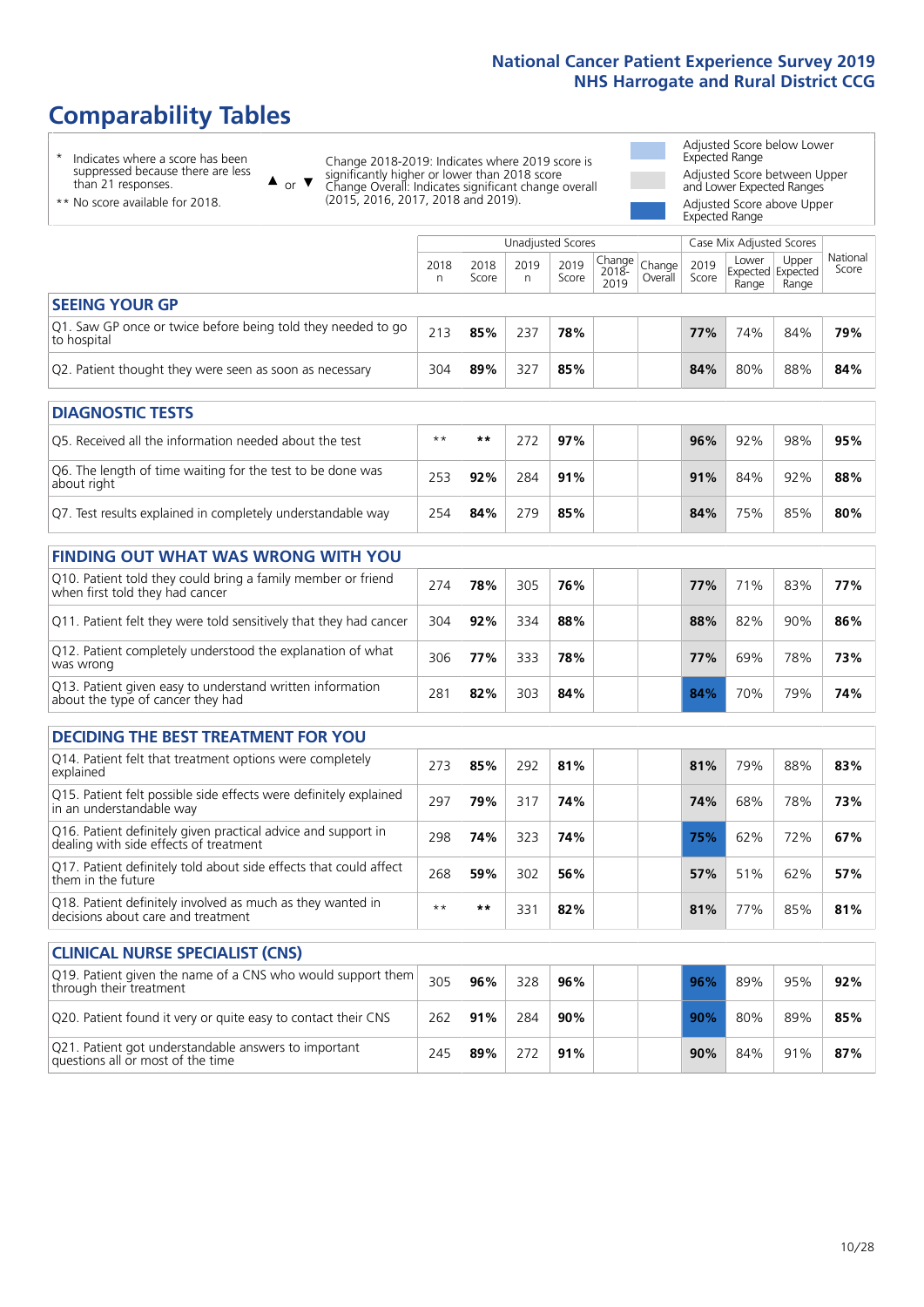# **Comparability Tables**

\* Indicates where a score has been suppressed because there are less than 21 responses.

\*\* No score available for 2018.

 $\triangle$  or  $\nabla$ 

Change 2018-2019: Indicates where 2019 score is significantly higher or lower than 2018 score Change Overall: Indicates significant change overall (2015, 2016, 2017, 2018 and 2019).

Adjusted Score below Lower Expected Range Adjusted Score between Upper and Lower Expected Ranges Adjusted Score above Upper Expected Range

|                                                                                                                   |              |               | <b>Unadjusted Scores</b> |               |                         |                   |               | Case Mix Adjusted Scores            |                |                   |
|-------------------------------------------------------------------------------------------------------------------|--------------|---------------|--------------------------|---------------|-------------------------|-------------------|---------------|-------------------------------------|----------------|-------------------|
|                                                                                                                   | 2018<br>n    | 2018<br>Score | 2019<br>n.               | 2019<br>Score | Change<br>2018-<br>2019 | Change<br>Overall | 2019<br>Score | Lower<br>Expected Expected<br>Range | Upper<br>Range | National<br>Score |
| <b>SUPPORT FOR PEOPLE WITH CANCER</b>                                                                             |              |               |                          |               |                         |                   |               |                                     |                |                   |
| Q22. Hospital staff gave information about support or self-help<br>groups for people with cancer                  | 244          | 92%           | 270                      | 95%           |                         |                   | 95%           | 84%                                 | 92%            | 88%               |
| Q23. Hospital staff discussed or gave information about the<br>impact cancer could have on day to day activities  | 192          | 92%           | 221                      | 88%           |                         |                   | 89%           | 79%                                 | 89%            | 84%               |
| Q24. Hospital staff gave information on getting financial help or<br>possible benefits                            | 163          | 87%           | 176                      | 86%           |                         |                   | 87%           | 55%                                 | 70%            | 63%               |
| Q25. Hospital staff told patient they could get free prescriptions                                                | 154          | 93%           | 161                      | 88%           |                         |                   | 89%           | 76%                                 | 88%            | 82%               |
| <b>OPERATIONS</b>                                                                                                 |              |               |                          |               |                         |                   |               |                                     |                |                   |
| Q27. Beforehand, patient had all the information needed about<br>the operation                                    | 149          | 97%           | 178                      | 97%           |                         |                   | 97%           | 93%                                 | 99%            | 96%               |
| Q28. Afterwards, staff completely explained how operation had<br>gone in understandable way                       | 148          | 86%           | 179                      | 82%           |                         |                   | 82%           | 73%                                 | 85%            | 79%               |
| <b>HOSPITAL CARE AS AN INPATIENT</b>                                                                              |              |               |                          |               |                         |                   |               |                                     |                |                   |
| Q30. Hospital staff didn't talk in front of patient as if patient<br>wasn't there                                 | $* *$        | **            | 149                      | 87%           |                         |                   | 86%           | 78%                                 | 90%            | 84%               |
| Q31. Patient had confidence and trust in all doctors treating<br>them                                             | $* *$        | $***$         | 148                      | 89%           |                         |                   | 88%           | 78%                                 | 90%            | 84%               |
| Q32. Patient's family or someone close definitely felt able to talk<br>to a doctor                                | $* *$        | $***$         | 123                      | 75%           |                         |                   | 75%           | 64%                                 | 80%            | 72%               |
| Q33. Patient had confidence and trust in all the ward nurses<br>treating them                                     | $\star\star$ | **            | 149                      | 75%           |                         |                   | 75%           | 67%                                 | 81%            | 74%               |
| Q34. Patient thought there were always or nearly always<br>enough nurses on duty to care for them                 | $* *$        | **            | 148                      | 67%           |                         |                   | 66%           | 57%                                 | 72%            | 64%               |
| Q35. All hospital staff asked patient what name they prefer to<br>be called by                                    | $* *$        | **            | 149                      | 75%           |                         |                   | 75%           | 61%                                 | 80%            | 71%               |
| Q36. Patient always given enough privacy when discussing<br>condition or treatment                                | $**$         | $***$         | 150                      | 85%           |                         |                   | 85%           | 79%                                 | 90%            | 85%               |
| Q37. Patient definitely found hospital staff to discuss worries or<br>fears during their inpatient visit          | $**$         | **            | 103                      | 50%           |                         |                   | 51%           | 42%                                 | 62%            | 52%               |
| Q38. Hospital staff definitely did everything they could to help<br>control pain                                  | $* *$        | $***$         | 130                      | 85%           |                         |                   | 85%           | 76%                                 | 89%            | 83%               |
| Q39. Patient always felt they were treated with respect and<br>dignity while in hospital                          | $***$        | **            | 149                      | 89%           |                         |                   | 88%           | 82%                                 | 93%            | 88%               |
| Q40. Patient given clear written information about what should<br>or should not do after leaving hospital         | $**$         | **            | 143                      | 91%           |                         |                   | 91%           | 80%                                 | 92%            | 86%               |
| Q41. Hospital staff told patient who to contact if worried about<br>condition or treatment after leaving hospital | $**$         | **            | 143                      | 99%           |                         |                   | 99%           | 90%                                 | 98%            | 94%               |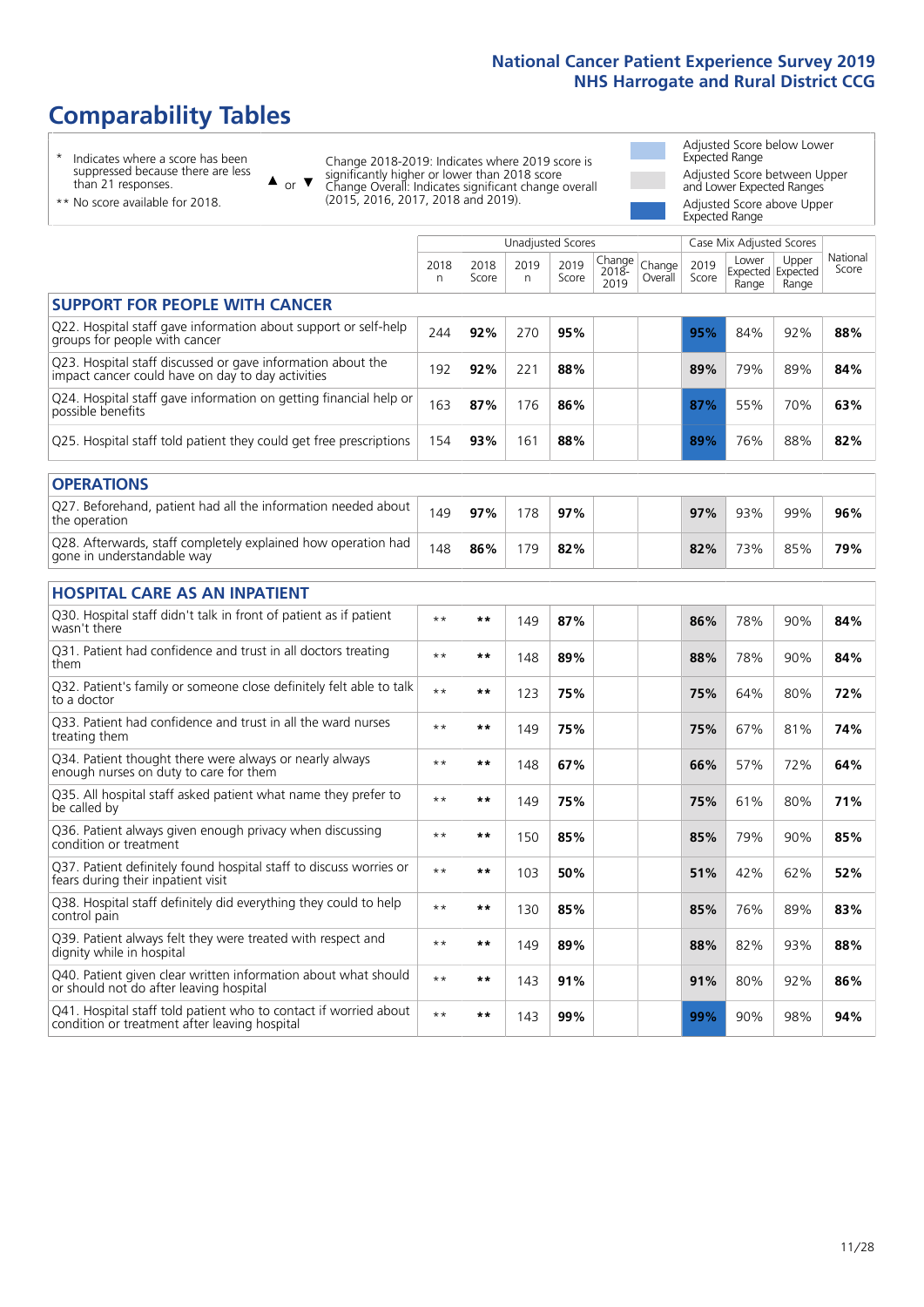# **Comparability Tables**

\* Indicates where a score has been suppressed because there are less than 21 responses.

\*\* No score available for 2018.

 $\triangle$  or  $\nabla$ 

Change 2018-2019: Indicates where 2019 score is significantly higher or lower than 2018 score Change Overall: Indicates significant change overall (2015, 2016, 2017, 2018 and 2019).

Adjusted Score below Lower Expected Range Adjusted Score between Upper and Lower Expected Ranges Adjusted Score above Upper Expected Range

|                                                                                                                       |              |               |            | <b>Unadjusted Scores</b> |                         |                   |               | Case Mix Adjusted Scores            |                |                   |
|-----------------------------------------------------------------------------------------------------------------------|--------------|---------------|------------|--------------------------|-------------------------|-------------------|---------------|-------------------------------------|----------------|-------------------|
|                                                                                                                       | 2018<br>n    | 2018<br>Score | 2019<br>n. | 2019<br>Score            | Change<br>2018-<br>2019 | Change<br>Overall | 2019<br>Score | Lower<br>Expected Expected<br>Range | Upper<br>Range | National<br>Score |
| <b>HOSPITAL CARE AS A DAY PATIENT / OUTPATIENT</b>                                                                    |              |               |            |                          |                         |                   |               |                                     |                |                   |
| Q43. Patient definitely found hospital staff to discuss worries or<br>fears during their outpatient or day case visit | 226          | 82%           | 237        | 76%                      |                         |                   | 76%           | 65%                                 | 76%            | 71%               |
| Q44. Cancer doctor had the right documents at patient's last<br>outpatient appointment                                | 270          | 97%           | 280        | 96%                      |                         |                   | 96%           | 94%                                 | 98%            | 96%               |
| Q46. Beforehand patient completely had all information needed<br>about radiotherapy treatment                         | 72           | 88%           | 77         | 79%                      |                         |                   | 80%           | 79%                                 | 94%            | 86%               |
| Q47. Patient completely given understandable information<br>about whether radiotherapy was working                    | 52           | 58%           | 71         | 69%                      |                         |                   | 70%           | 48%                                 | 71%            | 60%               |
| Q49. Beforehand patient completely had all information needed<br>about chemotherapy treatment                         | 163          | 90%           | 150        | 84%                      |                         |                   | 84%           | 79%                                 | 90%            | 84%               |
| Q50. Patient given enough information about whether<br>chemotherapy was working in a completely understandable way    | 149          | 74%           | 137        | 75%                      |                         |                   | 76%           | 60%                                 | 75%            | 68%               |
| <b>HOME CARE AND SUPPORT</b>                                                                                          |              |               |            |                          |                         |                   |               |                                     |                |                   |
| Q51. Hospital staff definitely gave family or someone close all<br>the information needed to help care at home        | 238          | 71%           | 276        | 64%                      |                         |                   | 65%           | 54%                                 | 66%            | 60%               |
| Q52. Patient definitely given enough support from health or<br>social services during treatment                       | 142          | 68%           | 159        | 59%                      |                         |                   | 59%           | 43%                                 | 61%            | 52%               |
| Q53. Patient definitely given enough support from health or<br>social services after treatment                        | 78           | 68%           | 108        | 52%                      |                         |                   | 52%           | 36%                                 | 54%            | 45%               |
| CARE FROM YOUR GENERAL PRACTICE                                                                                       |              |               |            |                          |                         |                   |               |                                     |                |                   |
| Q54. GP given enough information about patient's condition<br>and treatment                                           | 238          | 99%           | 263        | 98%                      |                         |                   | 98%           | 93%                                 | 98%            | 95%               |
| Q55. General practice staff definitely did everything they could<br>to support patient during treatment               | 196          | 69%           | 214        | 58%                      |                         | ▼                 | 57%           | 52%                                 | 65%            | 58%               |
| <b>YOUR OVERALL NHS CARE</b>                                                                                          |              |               |            |                          |                         |                   |               |                                     |                |                   |
| Q56. Different people treating and caring for patient always                                                          |              |               |            |                          |                         |                   |               |                                     |                |                   |
| work well together to give best possible care                                                                         | $\star\star$ | **            | 322        | 79%                      |                         |                   | 79%           | 68%                                 | 78%            | 73%               |
| Q57. Patient given a care plan                                                                                        | 241          | 47%           | 251        | 46%                      |                         |                   | 48%           | 32%                                 | 44%            | 38%               |
| Q58. Overall the administration of care was good or very good                                                         | 304          | 92%           | 331        | 94%                      |                         |                   | 95%           | 85%                                 | 92%            | 89%               |
| Q59. Patient felt length of time for attending clinics and<br>appointments for cancer was about right                 | 301          | 82%           | 330        | 77%                      |                         |                   | 76%           | 62%                                 | 76%            | 69%               |
| Q60. Someone discussed with patient whether they would like<br>to take part in cancer research                        | 282          | 28%           | 304        | 32%                      |                         |                   | 33%           | 21%                                 | 39%            | 30%               |
| Q61. Patient's average rating of care scored from very poor to<br>very good                                           | 294          | 9.2           | 328        | 9.1                      |                         |                   | 9.1           | 8.7                                 | 9.0            | 8.8               |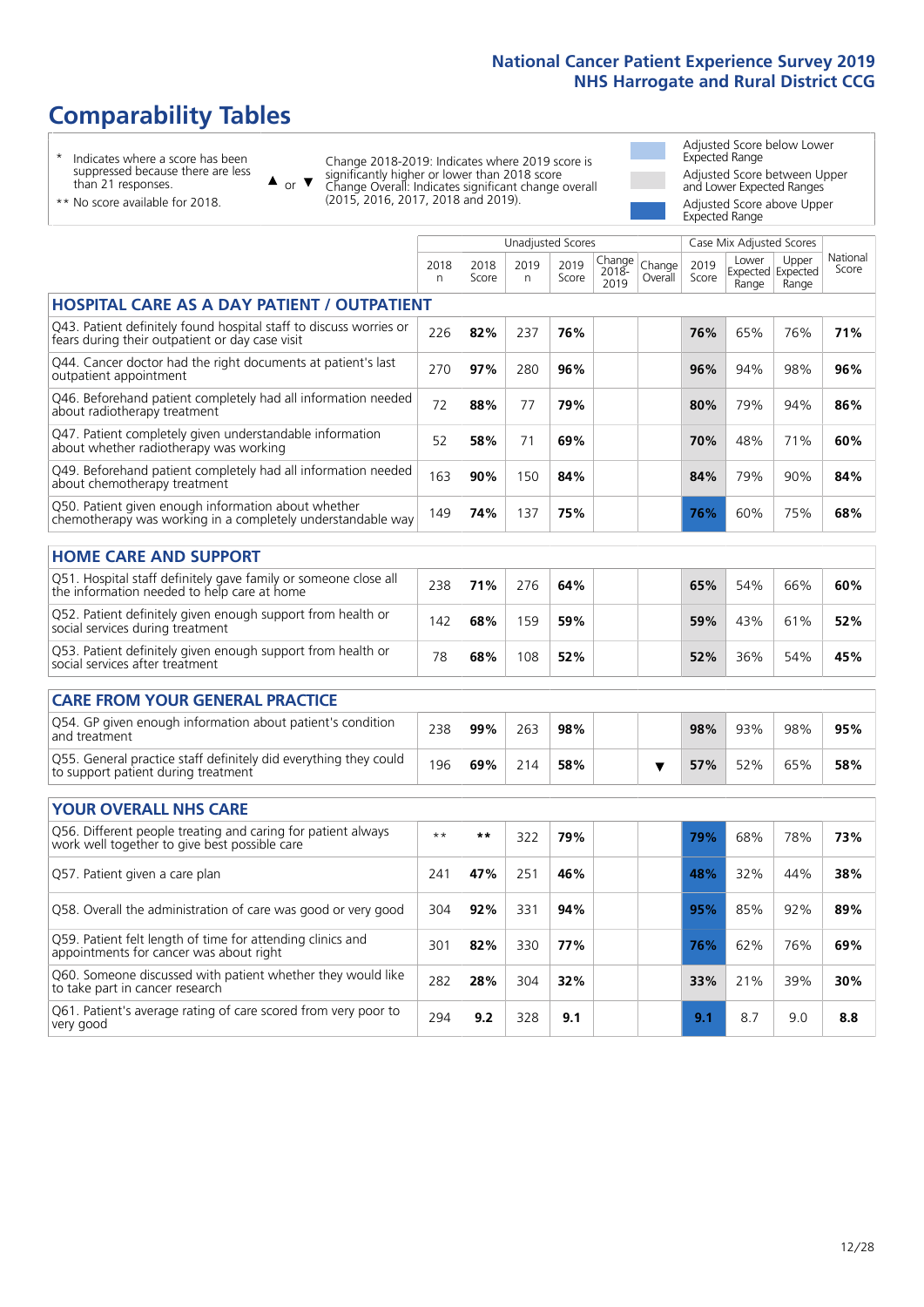# **Tumour Type Tables**

- \* Indicates where a score has been suppressed because there are less than 21 responses.
- n.a. Indicates that there were no respondents for that tumour group.

| <b>SEEING YOUR GP</b>                                      |            |       |                 |                   |                                     |                |                  |                 | Tumour Group |         |         |                 |                                                     |             |                |
|------------------------------------------------------------|------------|-------|-----------------|-------------------|-------------------------------------|----------------|------------------|-----------------|--------------|---------|---------|-----------------|-----------------------------------------------------|-------------|----------------|
|                                                            |            | Brain | <b>Breast</b>   | Colorectal<br>LGT | $\overline{\sigma}$<br>Gynaecologic | Haematological | Head and<br>Neck | Lung            | Prostate     | Sarcoma | Skin    | Upper<br>Gastro | –<br>Irologica                                      | Other       | All<br>Cancers |
| Q1. Saw GP once or twice before being told they            | <b>CCG</b> |       | $n.a.$ 94% 82%  |                   |                                     | 60%            | $\star$          | $^\star$        | 74%          |         | $\star$ | $\star$         | 82%                                                 | $\star$     | 78%            |
| needed to go to hospital                                   | National   |       | 59% 94% 75% 77% |                   |                                     |                |                  | 67% 79% 71% 82% |              |         |         |                 | 71% 90% 74% 83% 74% 79%                             |             |                |
| Q2. Patient thought they were seen as soon as<br>necessary | <b>CCG</b> | n.a.  |                 | 85% 86%           | $\star$                             | 81%            | $\star$          | $\star$         | 79%          | $\star$ | $\star$ | $\star$         |                                                     | 92% 86% 85% |                |
|                                                            | National   | 79%   |                 |                   |                                     |                |                  |                 |              |         |         |                 | 89% 83% 81% 82% 81% 84% 86% 69% 85% 79% 85% 79% 84% |             |                |

#### **DIAGNOSTIC TESTS** Tumour Group

|                                                                |                                          | Brain | <b>Breast</b> | olorectal.<br>LGT<br>$\cup$ | $\overline{\sigma}$<br>Gynaecologic | Haematologica | Head and<br>Neck | Lung                | Prostate | Sarcoma | Skin                                        | Upper<br>Gastro | Irological | Other        | All<br>Cancers |
|----------------------------------------------------------------|------------------------------------------|-------|---------------|-----------------------------|-------------------------------------|---------------|------------------|---------------------|----------|---------|---------------------------------------------|-----------------|------------|--------------|----------------|
| Q5. Received all the information needed about<br>the test      | <b>CCG</b>                               | n.a.  |               | 96% 97%                     |                                     | 97%           | $\ast$           | $\star$             | 92%      |         | $\star$                                     | $\star$         |            | 97% 100% 97% |                |
|                                                                | National                                 | 93%   |               | 95% 95%                     |                                     |               |                  | 93% 95% 93% 95% 95% |          | 93%     | 96%                                         |                 | 95% 95%    | 95% 95%      |                |
| Q6. The length of time waiting for the test to be              | <b>CCG</b>                               | n.a.  |               | 93% 95%                     | $\star$                             | 91%           | $\star$          | $\star$             | 93%      | $\star$ | $\star$                                     | $\star$         |            | $92\%$ 95%   | 91%            |
| done was about right                                           | National                                 |       |               | 84% 91% 88%                 |                                     |               |                  |                     |          |         | 86% 89% 88% 87% 87% 81% 87% 84% 87% 86% 88% |                 |            |              |                |
| Q7. Test results explained in completely<br>understandable way | <b>CCG</b>                               | n.a.  |               | 82% 92%                     | $\star$                             | 82%           | $\star$          | $\star$             | 83%      | $\star$ | $\star$                                     | $\star$         |            | 89% 86% 85%  |                |
|                                                                | National 71% 83% 82% 77% 77% 79% 80% 80% |       |               |                             |                                     |               |                  |                     |          |         | 78% 84% 75% 80% 76% 80%                     |                 |            |              |                |

| <b>FINDING OUT WHAT WAS WRONG WITH YOU</b>                                                      |            |        |               |                        |                |                |                        |                     | Tumour Group |         |         |                 |            |         |                |
|-------------------------------------------------------------------------------------------------|------------|--------|---------------|------------------------|----------------|----------------|------------------------|---------------------|--------------|---------|---------|-----------------|------------|---------|----------------|
|                                                                                                 |            | Brain  | <b>Breast</b> | olorectal.<br>LGT<br>Û | Gynaecological | Haematological | ad and<br>Neck<br>Head | Lung                | Prostate     | Sarcoma | Skin    | Upper<br>Gastro | Irological | Other   | All<br>Cancers |
| Q10. Patient told they could bring a family<br>member or friend when first told they had cancer | CCG        | n.a.   | 74%           | 90%                    |                | 73%            | $\star$                | $\star$             | 75%          | $\ast$  | $\star$ | $\star$         | 77%        | $\ast$  | 76%            |
|                                                                                                 | National   | 85%    | 82%           | 82%                    | 71%            | 71%            | 71%                    | 77%                 | 79%          | 73%     | 69%     | 76%             | 73%        | 75%     | 77%            |
| Q11. Patient felt they were told sensitively that                                               | CCG        | n.a.   | 90%           | 91%                    |                | 89%            | $\star$                | $\star$             | 87%          | $\star$ | $\star$ | $\star$         | 85%        | 96%     | 88%            |
| they had cancer                                                                                 | National   | 79%    | 89% 87%       |                        | 82%            |                | 84% 87%                | 83%                 | 86%          | 84%     |         | 89% 81%         |            | 84% 83% | 86%            |
| Q12. Patient completely understood the                                                          | CCG        | n.a.   | 74%           | 86%                    |                | 65%            | $\star$                | $\star$             | 85%          | $\star$ | $\star$ |                 |            | 85% 71% | 78%            |
| explanation of what was wrong                                                                   | National   | 66%    | 77%           | 79%                    | 73%            | 60%            | 78%                    | 76%                 | 79%          | 67%     | 80%     | 70%             | 77%        | 70%     | 73%            |
| Q13. Patient given easy to understand written                                                   | <b>CCG</b> | n.a.   | 85%           | 95%                    |                | 83%            | $\star$                | $\star$             | 92%          | $\ast$  | $\star$ | $\star$         | 92%        | 67%     | 84%            |
| information about the type of cancer they had                                                   | National   | $66\%$ | 78%           | 73%                    | 71%            | 76%            |                        | 69% 67% 83% 67% 84% |              |         |         | 67%             | 74%        | 65%     | 74%            |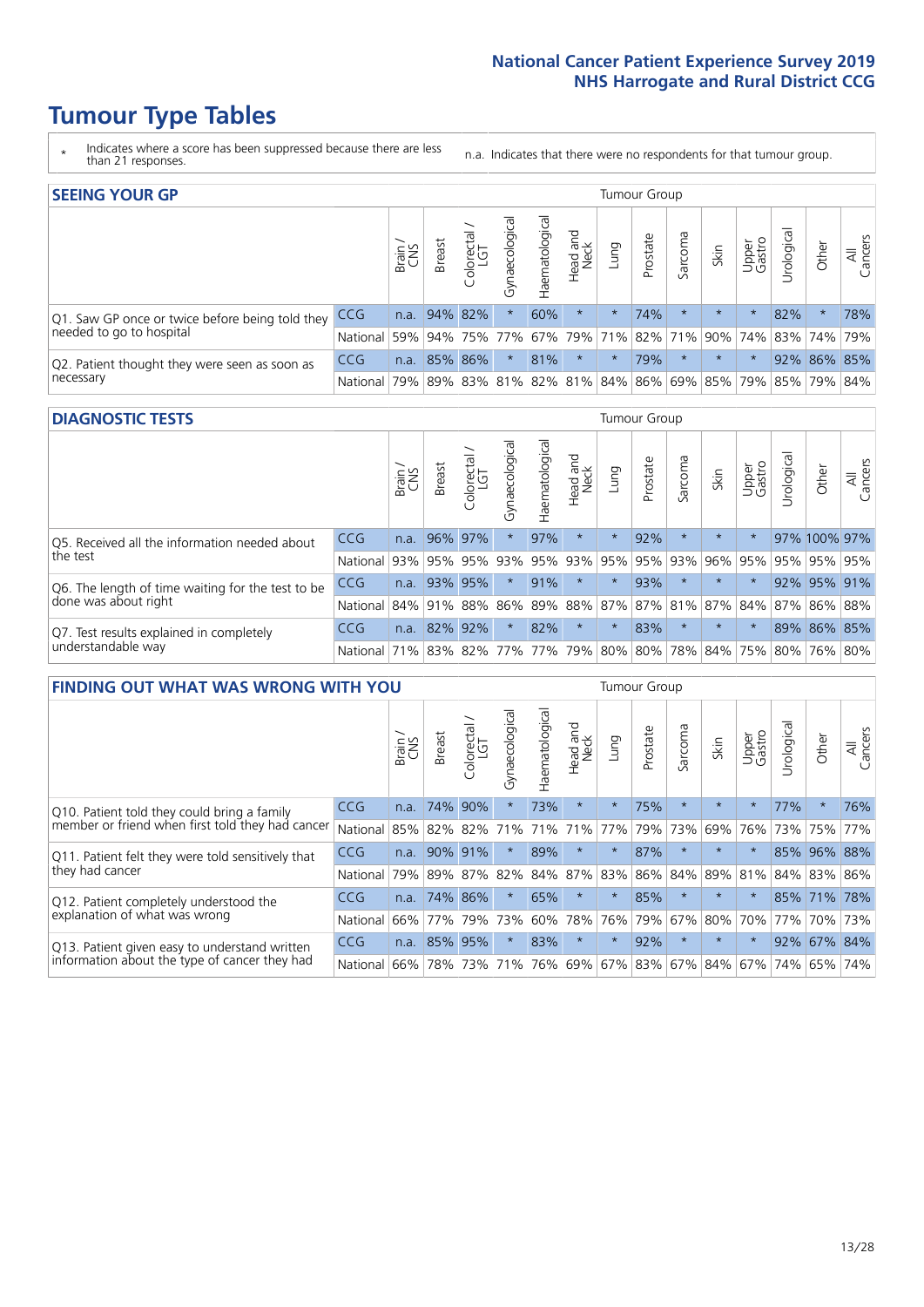# **Tumour Type Tables**

\* Indicates where a score has been suppressed because there are less than 21 responses.

n.a. Indicates that there were no respondents for that tumour group.

| <b>DECIDING THE BEST TREATMENT FOR YOU</b>                                                       |            |       |               |                             |                |                                     |                         |          | <b>Tumour Group</b> |          |         |                 |            |             |                |
|--------------------------------------------------------------------------------------------------|------------|-------|---------------|-----------------------------|----------------|-------------------------------------|-------------------------|----------|---------------------|----------|---------|-----------------|------------|-------------|----------------|
|                                                                                                  |            | Brain | <b>Breast</b> | olorectal.<br>LGT<br>$\cup$ | Gynaecological | Haematological                      | ead and<br>Neck<br>Head | Lung     | Prostate            | Sarcoma  | Skin    | Upper<br>Gastro | Jrological | Other       | All<br>Cancers |
| Q14. Patient felt that treatment options were                                                    | CCG        | n.a.  | 83%           | 87%                         | $\star$        | 70%                                 | $\star$                 | $\star$  | 71%                 | $\star$  | $\star$ | $\star$         | 81%        | $\star$     | 81%            |
| completely explained                                                                             | National   | 85%   |               | 85% 85%                     | 85%            | 82%                                 | 87%                     | 84%      | 83%                 | 83%      | 89%     | 81%             | 83% 79%    |             | 83%            |
| Q15. Patient felt possible side effects were                                                     | <b>CCG</b> | n.a.  |               | 67% 83%                     | $\star$        | 67%                                 | $\ast$                  | $^\star$ | 70%                 | 大        |         | $\star$         |            | 86% 74%     | 74%            |
| definitely explained in an understandable way                                                    | National   | 69%   | 74%           | 76%                         | 75%            | 69%                                 | 73%                     | 74%      | 73%                 | 73%      | 77%     | 72%             | 71%        | 70%         | 73%            |
| Q16. Patient definitely given practical advice and                                               | CCG        | n.a.  | 77%           | 85%                         | $\star$        | 65%                                 | $\star$                 | $\star$  | 57%                 | $\star$  | $\star$ | $\star$         |            | 78% 92%     | 74%            |
| support in dealing with side effects of treatment                                                | National   | 63%   | 70%           | 70%                         | 69%            | 65%                                 | 70%                     | 69%      | 65%                 | 66%      | 71%     | 66%             |            | 63% 64%     | 67%            |
| Q17. Patient definitely told about side effects                                                  | CCG        | n.a.  | 52%           | 76%                         | $\star$        | 43%                                 | $\ast$                  | $\star$  | 63%                 | $\star$  |         | $\star$         |            | 69% 32%     | 56%            |
| that could affect them in the future                                                             | National   | 62%   | 57%           | 59%                         | 56%            | 51%                                 | 64%                     | 56%      | 66%                 | 54%      | 66%     | 53%             |            | 56% 52%     | 57%            |
| Q18. Patient definitely involved as much as they<br>wanted in decisions about care and treatment | CCG        | n.a.  | 76%           | 90%                         | $\star$        | 80%                                 | $\star$                 | $\star$  | 75%                 | $^\star$ | $\star$ | $\star$         |            | 95% 83% 82% |                |
|                                                                                                  | National   | 79%   |               |                             |                | 81% 83% 81% 80% 81% 81% 84% 81% 87% |                         |          |                     |          |         | 79%             | 79%        | 78% 81%     |                |

### **CLINICAL NURSE SPECIALIST (CNS)** Tumour Group

|                                             |            | Brain           | <b>Breast</b>   | Colorectal<br>LGT | Gynaecologica | శా<br>aematologi | Head and<br>Neck | Lung    | Prostate | Sarcoma | Skin    | Upper<br>Gastro                               | rological | Other        | All<br>Cancers |
|---------------------------------------------|------------|-----------------|-----------------|-------------------|---------------|------------------|------------------|---------|----------|---------|---------|-----------------------------------------------|-----------|--------------|----------------|
| Q19. Patient given the name of a CNS who    | <b>CCG</b> | n.a.            | 97% 98%         |                   |               | 98%              | $\star$          |         | 92%      | $\star$ | $\star$ | $\star$                                       |           | 94% 100% 96% |                |
| would support them through their treatment  | National   | 95%             | 95%             | 92%               | 95%           | 92%              | 91%              |         | 94% 91%  | 91%     | 91%     | 93%                                           | 85%       | 89%          | 92%            |
| Q20. Patient found it very or quite easy to | CCG        | n.a.            | 86% 95%         |                   |               | 98%              | $\star$          | $\star$ | 84%      |         | $\star$ | $\star$                                       | 92%       | 92%          | 90%            |
| contact their CNS                           | National   |                 | 86% 84% 88% 85% |                   |               | 87%              | 86%              | 86% 80% |          |         |         | 86% 90% 85%                                   |           | 83% 83%      | 85%            |
| Q21. Patient got understandable answers to  | CCG        | n.a.            |                 | 86% 100%          |               | 93%              | $\star$          | $\star$ | 97%      | $\star$ | $\star$ | $\star$                                       |           | 84% 95%      | 91%            |
| important questions all or most of the time | National   | 82% 87% 89% 86% |                 |                   |               |                  |                  |         |          |         |         | 89%   88%   86%   87%   87%   93%   86%   87% |           | 86%          | 87%            |

| <b>SUPPORT FOR PEOPLE WITH CANCER</b>                                                               |            |       |               |            |                |                |                         |          | <b>Tumour Group</b> |         |         |                 |            |          |                |
|-----------------------------------------------------------------------------------------------------|------------|-------|---------------|------------|----------------|----------------|-------------------------|----------|---------------------|---------|---------|-----------------|------------|----------|----------------|
|                                                                                                     |            | Brain | <b>Breast</b> | Colorectal | Gynaecological | Haematological | ead and<br>Neck<br>Head | Lung     | Prostate            | Sarcoma | Skin    | Upper<br>Gastro | Irological | Other    | All<br>Cancers |
| Q22. Hospital staff gave information about<br>support or self-help groups for people with<br>cancer | CCG        | n.a.  | 97%           | 95%        | $\star$        | 97%            | $\star$                 | $^\star$ | 100%                | $\star$ | $\star$ | $\star$         | 92%        | $\star$  | 95%            |
|                                                                                                     | National   | 92%   | 92%           | 88%        | 87%            | 86%            | 88%                     | 87%      | 91%                 | 86%     | 90%     | 88%             | 81%        | 83%      | 88%            |
| Q23. Hospital staff discussed or gave information<br>about the impact cancer could have on day to   | CCG        | n.a.  | 79%           | 97%        | $\star$        | 89%            | $\star$                 | $\star$  | 90%                 | $\star$ | $\star$ | $\star$         | $\star$    | $\star$  | 88%            |
| day activities                                                                                      | National   | 84%   | 86%           | 85%        | 82%            | 84%            | 84%                     | 83%      | 88%                 | 81%     | 86%     | 83%             | 78%        | 79%      | 84%            |
| Q24. Hospital staff gave information on getting                                                     | CCG        | n.a.  |               | 79% 91%    | $\star$        | $\star$        | $\star$                 | $^\star$ | 74%                 | $\star$ | $\star$ | $\star$         | $\star$    | $^\star$ | 86%            |
| financial help or possible benefits                                                                 | National   | 78%   |               | 68% 61%    | 66%            | 61%            | 67%                     | 72%      | 55%                 | 64%     | 60%     | 64%             | 47%        | 59%      | 63%            |
| Q25. Hospital staff told patient they could get                                                     | <b>CCG</b> | n.a.  | 85% 96%       |            | $\star$        | 90%            | $\star$                 | $\star$  | 76%                 | $\star$ | $\star$ | $\star$         | $\star$    | $\ast$   | 88%            |
| free prescriptions                                                                                  | National I | 82%   | 81% 83%       |            | 79%            |                |                         |          | 87% 84% 86% 80%     | 78%     | 71%     | 84%             | 73%        | 81%      | 82%            |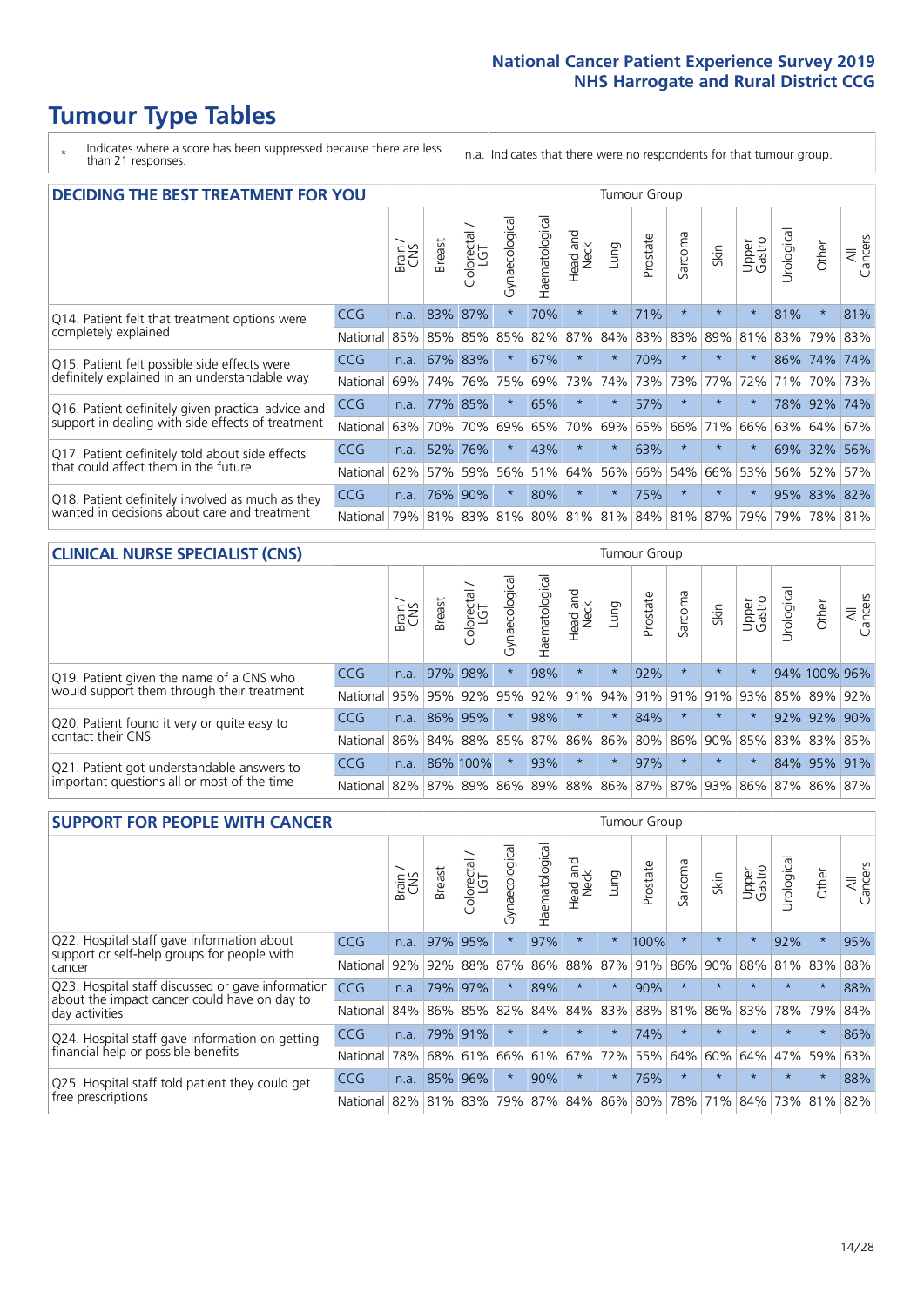# **Tumour Type Tables**

- \* Indicates where a score has been suppressed because there are less than 21 responses.
- n.a. Indicates that there were no respondents for that tumour group.

| <b>OPERATIONS</b>                                | Tumour Group |       |               |                   |                                     |                |                  |         |          |         |                                         |                 |           |         |                |
|--------------------------------------------------|--------------|-------|---------------|-------------------|-------------------------------------|----------------|------------------|---------|----------|---------|-----------------------------------------|-----------------|-----------|---------|----------------|
|                                                  |              | Brain | <b>Breast</b> | Colorectal<br>LGT | $\overline{\sigma}$<br>Gynaecologic | Haematological | Head and<br>Neck | Lung    | Prostate | Sarcoma | Skin                                    | Upper<br>Gastro | Irologica | Other   | All<br>Cancers |
| Q27. Beforehand, patient had all the information | <b>CCG</b>   | n.a.  |               | 96% 100%          | $\star$                             | $\star$        | $\star$          | $\star$ | $\star$  | $\star$ | $\star$                                 | $\star$         | 97%       | $\star$ | 97%            |
| needed about the operation                       | National     | 96%   | 97%           | 96%               | 96%                                 |                |                  |         |          |         | 94% 96% 95% 97% 95% 96%                 | 96%             | 95% 95%   |         | 96%            |
| Q28. Afterwards, staff completely explained how  | <b>CCG</b>   | n.a.  |               | 70% 94%           | $\star$                             | $\star$        | $\star$          | $\star$ | $\star$  | $\star$ | $\star$                                 | $\star$         | 97%       | $\star$ | 82%            |
| operation had gone in understandable way         | National I   | 76%   |               | 79% 83%           |                                     |                |                  |         |          |         | 79% 78% 79% 79% 78% 80% 82% 79% 76% 77% |                 |           |         | 79%            |

#### **HOSPITAL CARE AS AN INPATIENT** Tumour Group

|                                                                                                  |          | Brain | Breast  | $\overline{\phantom{0}}$<br>Colorectal /<br>LGT | Gynaecological | Haematological      | Head and<br><b>Neck</b> | Lung    | Prostate | Sarcoma | Skin            | Upper<br>Gastro | Urological | Other   | All<br>Cancers |
|--------------------------------------------------------------------------------------------------|----------|-------|---------|-------------------------------------------------|----------------|---------------------|-------------------------|---------|----------|---------|-----------------|-----------------|------------|---------|----------------|
| Q30. Hospital staff didn't talk in front of patient                                              | CCG      | n.a.  | $\star$ | 97%                                             | $\star$        | $\star$             | $\star$                 | $\star$ | $\star$  | $\star$ | $\star$         | $\star$         | 81%        | $\star$ | 87%            |
| as if patient wasn't there                                                                       | National | 81%   | 86%     | 81%                                             | 83%            | 84%                 | 83%                     | 81%     | 88%      | 86%     | 86%             | 81%             | 83%        | 82%     | 84%            |
| Q31. Patient had confidence and trust in all                                                     | CCG      | n.a.  | $\star$ | 86%                                             | $\star$        | $\star$             | $\star$                 | $\star$ | $\star$  | $\star$ | $\star$         |                 | 100%       | $\star$ | 89%            |
| doctors treating them                                                                            | National | 82%   | 83%     | 85%                                             | 83%            | 82%                 |                         | 87% 83% | 89%      | 86%     | 85%             | 81%             | 85%        | 80%     | 84%            |
| Q32. Patient's family or someone close definitely                                                | CCG      | n.a.  | $\star$ | 80%                                             | $\star$        | $\star$             | $\star$                 | $\star$ | $\star$  | $\star$ | $\star$         | $\star$         | $\star$    | $\star$ | 75%            |
| felt able to talk to a doctor                                                                    | National | 67%   | 72%     | 73%                                             | 72%            | 74%                 | 75%                     | 74%     | 72%      | 71%     | 74%             | 73%             | 71%        | 69%     | 72%            |
| Q33. Patient had confidence and trust in all the                                                 | CCG      | n.a.  | $\star$ | 90%                                             | $\star$        | $\star$             | $\star$                 | $\star$ | $\star$  | $\star$ | $\star$         | $\star$         | 81%        | $\star$ | 75%            |
| ward nurses treating them                                                                        | National | 72%   | 73%     | 72%                                             | 71%            | 77%                 | 75%                     | 77%     | 79%      | 74%     | 75%             | 73%             | 77%        | 69%     | 74%            |
| Q34. Patient thought there were always or nearly                                                 | CCG      | n.a.  | $\star$ | 72%                                             | $\star$        | $\star$             | $\star$                 | $\star$ | $\star$  | $\star$ | $\star$         | $\star$         | 74%        | $\star$ | 67%            |
| always enough nurses on duty to care for them                                                    | National | 68%   | 64%     | 62%                                             | 63%            | 63%                 | 65%                     | 68%     | 72%      | 65%     | 70%             | 65%             | 66%        | 60%     | 64%            |
| Q35. All hospital staff asked patient what name                                                  | CCG      | n.a.  | $\star$ | 86%                                             | $\star$        | $\star$             | $\star$                 | $\star$ | $\star$  | $\star$ | $\star$         | $\star$         | 93%        | $\star$ | 75%            |
| they prefer to be called by                                                                      | National | 68%   | 62%     | 74%                                             | 65%            | 72%                 |                         | 71% 76% | 72%      | 74%     | 70%             | 78%             | 76%        | 69%     | 71%            |
| Q36. Patient always given enough privacy when                                                    | CCG      | n.a.  | $\star$ | 93%                                             | $\star$        | $\star$             | $\star$                 | $\star$ | $\star$  | $\star$ | $\star$         | $\star$         | 89%        | $\star$ | 85%            |
| discussing condition or treatment                                                                | National | 78%   | 84%     | 85%                                             | 81%            | 86%                 |                         | 87% 84% | 88%      | 84%     | 84%             | 84%             | 85%        | 82%     | 85%            |
| Q37. Patient definitely found hospital staff to                                                  | CCG      | n.a.  | $\star$ | $\star$                                         | $\star$        | $\star$             | $\star$                 | $\star$ | $\star$  | n.a.    | $\star$         | $\star$         | $\star$    | $\star$ | 50%            |
| discuss worries or fears during their inpatient visit                                            | National | 45%   | 51%     | 55%                                             | 51%            | 56%                 | 52%                     | 49%     | 53%      | 54%     | 51%             | 53%             | 49%        | 46%     | 52%            |
| Q38. Hospital staff definitely did everything they                                               | CCG      | n.a.  | $\star$ | 89%                                             | $\star$        | $\star$             | $\star$                 | $\star$ | $\star$  | $\star$ | $\star$         | $\star$         | 90%        | $\star$ | 85%            |
| could to help control pain                                                                       | National | 85%   | 83%     | 84%                                             | 82%            | 82%                 | 80%                     | 84%     | 85%      | 83%     | 85%             | 82%             | 81%        | 82%     | 83%            |
| Q39. Patient always felt they were treated with                                                  | CCG      | n.a.  | $\star$ | 97%                                             | $\star$        | $\star$             | $\star$                 | $\star$ | $\star$  | $\star$ | $\star$         | $\star$         | 88%        | $\star$ | 89%            |
| respect and dignity while in hospital                                                            | National | 85%   | 87%     | 87%                                             | 85%            | 89%                 | 87%                     | 88%     | 91%      | 89%     | 89%             | 88%             | 90%        | 86%     | 88%            |
| Q40. Patient given clear written information<br>about what should or should not do after leaving | CCG      | n.a.  | $\star$ | 100%                                            | $\star$        | $\star$             | $\star$                 | $\star$ | $\star$  | $\star$ | $\star$         | $\star$         | 92%        | $\star$ | 91%            |
| hospital                                                                                         | National | 80%   | 89%     | 86%                                             | 86%            | 83%                 |                         | 87% 82% | 91%      | 85%     | 90%             | 82%             | 87%        | 83%     | 86%            |
| Q41. Hospital staff told patient who to contact<br>if worried about condition or treatment after | CCG      | n.a.  | $\star$ | 100%                                            | $\star$        | $\star$             | $\star$                 | $\star$ | $\star$  | $\star$ | $\star$         | $\star$         | 96%        | $\star$ | 99%            |
| leaving hospital                                                                                 | National | 94%   | 95%     |                                                 |                | 95% 93% 96% 93% 92% |                         |         |          |         | 96% 94% 95% 92% |                 |            | 92% 93% | 94%            |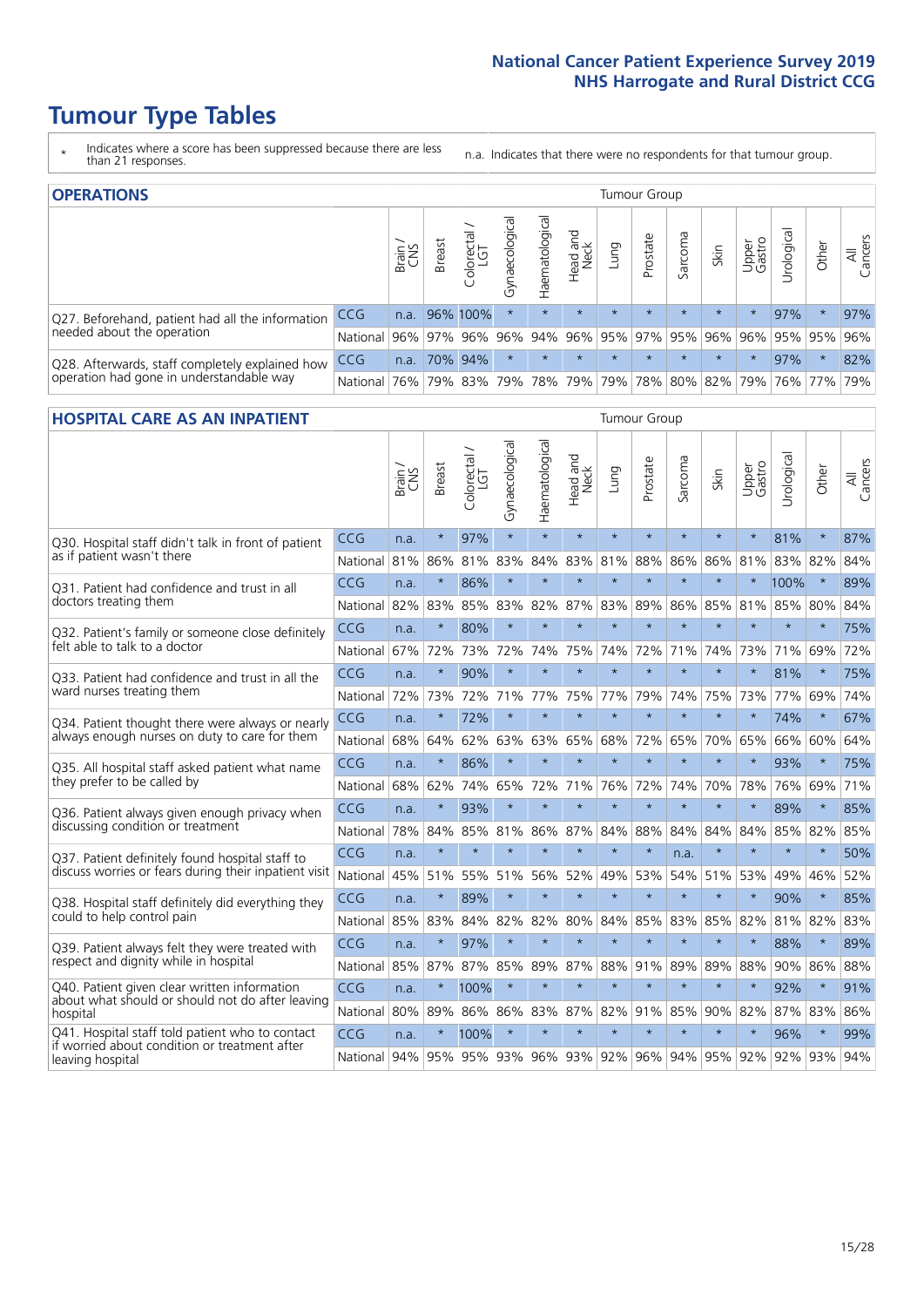# **Tumour Type Tables**

- \* Indicates where a score has been suppressed because there are less than 21 responses.
- n.a. Indicates that there were no respondents for that tumour group.

| <b>HOSPITAL CARE AS A DAY PATIENT / OUTPATIENT</b>                     |            |       |               |                              |                |                |                         |         |          | <b>Tumour Group</b> |         |                 |            |         |                |  |  |  |
|------------------------------------------------------------------------|------------|-------|---------------|------------------------------|----------------|----------------|-------------------------|---------|----------|---------------------|---------|-----------------|------------|---------|----------------|--|--|--|
|                                                                        |            | Brain | <b>Breast</b> | ╮<br>olorectal /<br>LGT<br>Ũ | Gynaecological | Haematological | ead and<br>Neck<br>Head | Lung    | Prostate | Sarcoma             | Skin    | Upper<br>Gastro | Urological | Other   | All<br>Cancers |  |  |  |
| Q43. Patient definitely found hospital staff to                        | CCG        | n.a.  | 64%           | 93%                          | $\star$        | 81%            | $\star$                 | $\star$ | 71%      | $\star$             | $\star$ | $\star$         | 83%        | 86%     | 76%            |  |  |  |
| discuss worries or fears during their outpatient or<br>day case visit  | National   | 66%   | 68%           | 73%                          | 70%            | 73%            | 72%                     | 70%     | 74%      | 72%                 | 72%     | 71%             | 67%        | 68%     | 71%            |  |  |  |
| Q44. Cancer doctor had the right documents at                          | <b>CCG</b> | n.a.  | 98%           | 91%                          |                | 92%            | $\star$                 | $\star$ | 95%      | $\star$             |         |                 | 100%       | $\star$ | 96%            |  |  |  |
| patient's last outpatient appointment                                  | National   | 94%   | 96%           | 96%                          | 96%            | 97%            | 96%                     | 96%     | 96%      | 96%                 | 96%     | 94%             | 96%        | 95%     | 96%            |  |  |  |
| Q46. Beforehand patient completely had                                 | CCG        | n.a.  | 79%           | $\star$                      |                | $\star$        | $\star$                 | $\star$ | $\star$  | $\star$             |         | $\star$         | $\star$    | $\star$ | 79%            |  |  |  |
| all information needed about radiotherapy<br>treatment                 | National   | 91%   | 88%           | 83%                          | 88%            | 84%            | 86%                     | 86%     | 88%      | 88%                 | 84%     | 86%             | 83%        | 84%     | 86%            |  |  |  |
| Q47. Patient completely given understandable                           | <b>CCG</b> | n.a.  | 69%           | $\star$                      |                |                | $\star$                 | $\star$ | $\star$  | $\star$             | $\star$ |                 | $\star$    | $\star$ | 69%            |  |  |  |
| information about whether radiotherapy was<br>working                  | National   | 56%   | 60%           | 57%                          | 61%            | 62%            | 63%                     | 59%     | 60%      | 67%                 | 57%     | 52%             | 59%        | 59%     | 60%            |  |  |  |
| Q49. Beforehand patient completely had all                             | CCG        | n.a.  | 67%           | 95%                          | $\star$        | 90%            | $\star$                 | $\star$ | $\star$  | $\star$             | $\star$ | $\star$         | $\star$    | $\star$ | 84%            |  |  |  |
| information needed about chemotherapy<br>treatment                     | National   | 80%   | 82%           | 86%                          | 87%            | 85%            | 79%                     | 84%     | 86%      | 86%                 | 90%     | 84%             | 85%        | 85%     | 84%            |  |  |  |
| Q50. Patient given enough information about                            | <b>CCG</b> | n.a.  | 61%           | $\star$                      | $\star$        | 82%            | $\star$                 | $\star$ | $\star$  | $\star$             |         |                 |            | $\star$ | 75%            |  |  |  |
| whether chemotherapy was working in a<br>completely understandable way | National   | 54%   | 62%           | 64%                          | 68%            | 75%            |                         | 57% 67% | 66%      | 71%                 | 79%     | 61%             | 68%        | 69%     | 68%            |  |  |  |

#### **HOME CARE AND SUPPORT** Tumour Group

|                                                                                              |            | Brain | <b>Breast</b> | Colorectal<br>LGT | ᢛ<br>Gynaecologic | Haematological | ad and<br>Neck<br>Head | <b>Dung</b> | Prostate | Sarcoma | Skin    | Upper<br>Gastro | Urological  | Other   | All<br>Cancers |
|----------------------------------------------------------------------------------------------|------------|-------|---------------|-------------------|-------------------|----------------|------------------------|-------------|----------|---------|---------|-----------------|-------------|---------|----------------|
| Q51. Hospital staff definitely gave family or<br>someone close all the information needed to | <b>CCG</b> | n.a.  | 55%           | 79%               |                   | 71%            | $\ast$                 | $\star$     | 51%      | $\star$ | $\star$ | $\star$         | 73%         | $\star$ | 64%            |
| help care at home                                                                            | National   | 58%   | 58%           | 63%               | 57%               | 62%            | 67%                    | 59%         | 61%      |         | 62% 65% | 60%             | 59%         | 55%     | 60%            |
| Q52. Patient definitely given enough support                                                 | <b>CCG</b> | n.a.  |               | 53% 69%           | $\star$           | $\star$        | $\star$                | $\star$     | 50%      | $\star$ | $\star$ | $\star$         | $\star$     | $\star$ | 59%            |
| from health or social services during treatment                                              | National   | 42%   | 52%           | 60%               |                   | 45% 51%        | 59%                    | 50%         | 48%      |         | 53% 57% |                 | 54% 48% 51% |         | 52%            |
| Q53. Patient definitely given enough support                                                 | <b>CCG</b> | n.a.  | 44%           |                   | $\star$           | $\star$        | $\star$                | $\star$     | $\star$  | $\star$ | $\star$ | $\star$         | $\star$     | $\star$ | 52%            |
| from health or social services after treatment                                               | National   | 39%   |               | 41% 53%           | 39%               | 43%            | 56%                    | 40%         | 46%      |         | 48% 59% | 47%             | 44%         | 44%     | 45%            |

| <b>CARE FROM YOUR GENERAL PRACTICE</b>                                       | <b>Tumour Group</b> |        |               |                        |               |                |                  |         |                             |         |                     |                 |                |             |                |
|------------------------------------------------------------------------------|---------------------|--------|---------------|------------------------|---------------|----------------|------------------|---------|-----------------------------|---------|---------------------|-----------------|----------------|-------------|----------------|
|                                                                              |                     | Brain, | <b>Breast</b> | ╮<br>Colorectal<br>LGT | Gynaecologica | Haematological | Head and<br>Neck | Lung    | Prostate                    | Sarcoma | Skin                | Upper<br>Gastro | Φ<br>Urologica | Other       | All<br>Cancers |
| CCG<br>Q54. GP given enough information about                                |                     | n.a.   | 100% 97%      |                        |               | 100%           | $\star$          | $\star$ | 100%                        |         | $\star$             | $\star$         | 93%            |             | 98%            |
| patient's condition and treatment<br>National 91%                            |                     |        |               |                        | 96% 95% 95%   |                | 96% 94% 94%      |         | 96%                         |         | 94% 96% 93% 95% 94% |                 |                |             | 95%            |
| Q55. General practice staff definitely did<br><b>CCG</b>                     |                     | n.a.   | 46%           | 72%                    |               | 58%            | $\star$          | $\star$ | 50%                         | $\star$ | $\star$             |                 | 69%            | $\star$     | 58%            |
| everything they could to support patient during<br>National 55%<br>treatment |                     |        |               |                        | 58% 59% 56%   |                |                  |         | 56% 59% 56% 64% 56% 65% 59% |         |                     |                 |                | 59% 55% 58% |                |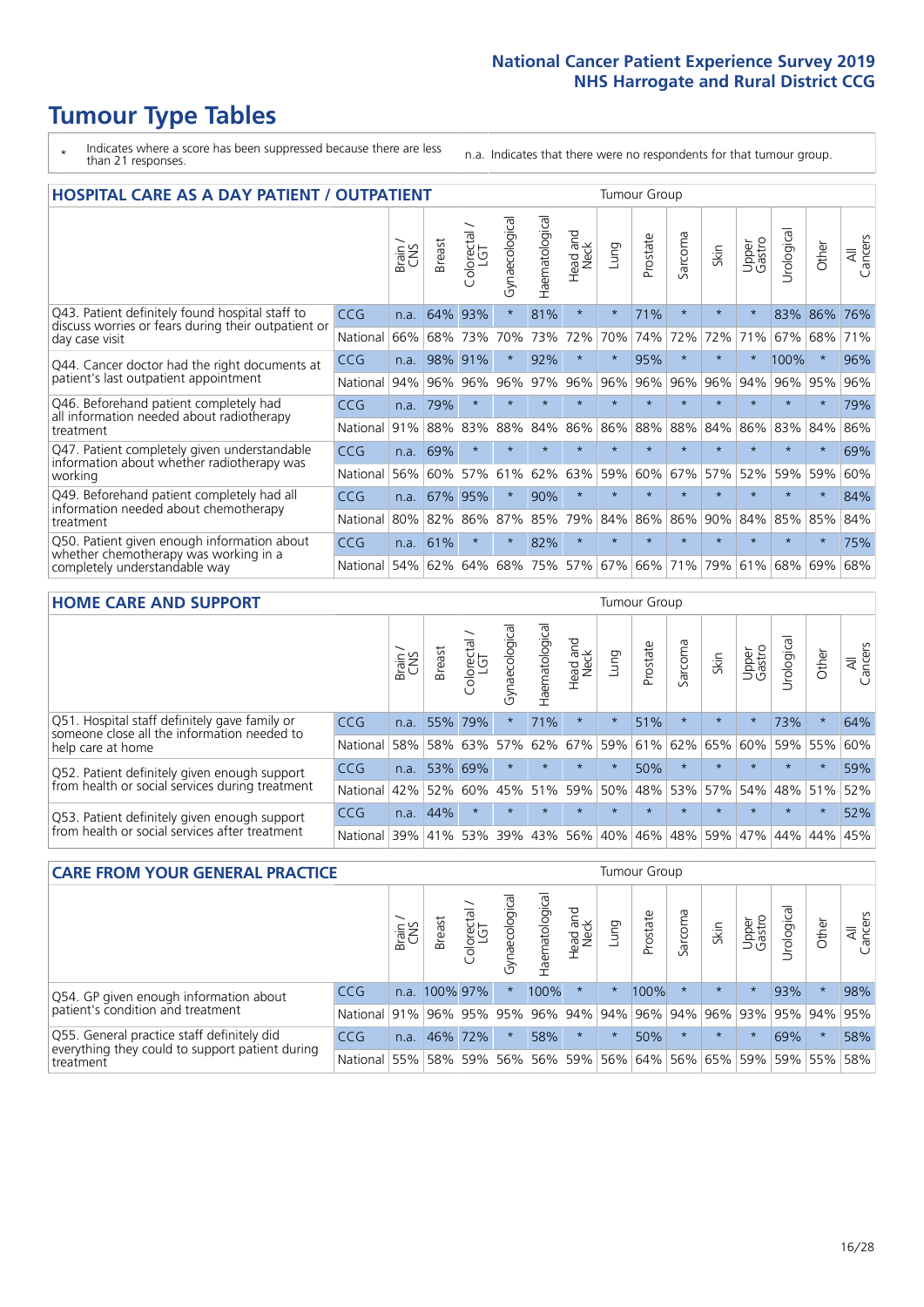# **Tumour Type Tables**

- \* Indicates where a score has been suppressed because there are less than 21 responses.
- n.a. Indicates that there were no respondents for that tumour group.

| <b>YOUR OVERALL NHS CARE</b> |  |  |  |  |
|------------------------------|--|--|--|--|
|------------------------------|--|--|--|--|

| <b>YOUR OVERALL NHS CARE</b>                                                                    |            |       |               |                        |                |                |                  | <b>Tumour Group</b> |          |         |         |                 |           |              |                |  |  |
|-------------------------------------------------------------------------------------------------|------------|-------|---------------|------------------------|----------------|----------------|------------------|---------------------|----------|---------|---------|-----------------|-----------|--------------|----------------|--|--|
|                                                                                                 |            | Brain | <b>Breast</b> | olorectal.<br>LGT<br>Ū | Gynaecological | Haematological | Head and<br>Neck | Lung                | Prostate | Sarcoma | Skin    | Upper<br>Gastro | Urologica | Other        | All<br>Cancers |  |  |
| Q56. Different people treating and caring for<br>patient always work well together to give best | <b>CCG</b> | n.a.  | 78%           | 86%                    | $\star$        | 81%            | $\star$          | $\star$             | 77%      | $\star$ | $\star$ |                 | 78%       | 78%          | 79%            |  |  |
| possible care                                                                                   | National   | 60%   | 73%           | 73%                    | 69%            | 75%            | 73%              | 73%                 | 75%      | 70%     | 79%     | 69%             | 74%       | 68%          | 73%            |  |  |
|                                                                                                 | <b>CCG</b> | n.a.  | 45%           | 55%                    |                | 58%            | $\star$          | $\star$             | 43%      | $\star$ | $\star$ |                 | 50%       | $^\star$     | 46%            |  |  |
| Q57. Patient given a care plan                                                                  | National   | 36%   | 41%           | 40%                    | 34%            | 36%            | 39%              | 36%                 | 40%      | 34%     | 44%     | 36%             |           | 33% 31%      | 38%            |  |  |
| Q58. Overall the administration of care was good                                                | CCG        | n.a.  | 94%           | 95%                    |                | 100%           | $\ast$           | $\star$             | 91%      | $\star$ | $\ast$  |                 |           | 90% 100% 94% |                |  |  |
| or very good                                                                                    | National   | 85%   | 90%           | 88%                    | 87%            | 91%            | 90%              | 90%                 | 88%      | 88%     | 90%     | 86%             | 85%       | 87%          | 89%            |  |  |
| Q59. Patient felt length of time for attending                                                  | <b>CCG</b> | n.a.  | 75%           | 81%                    |                | 79%            | $\star$          | $\star$             | 75%      | $\star$ | $\star$ |                 | 90%       | 75%          | 77%            |  |  |
| clinics and appointments for cancer was about<br>right                                          | National   | 58%   | 68%           | 73%                    | 66%            | 66%            | 71%              | 71%                 | 76%      | 68%     | 73%     | 66%             | 75%       | 64%          | 69%            |  |  |
| Q60. Someone discussed with patient whether                                                     | CCG        | n.a.  | 5%            | 54%                    |                | 49%            | $\ast$           | $\star$             | 25%      | $\star$ | $\star$ | $\star$         | 50%       | 23%          | 32%            |  |  |
| they would like to take part in cancer research                                                 | National   | 42%   | 30%           | 32%                    | 31%            | 33%            | 21%              | 34%                 | 31%      | 36%     | 20%     | 36%             | 21%       | 32%          | 30%            |  |  |
| Q61. Patient's average rating of care scored from                                               | <b>CCG</b> | n.a.  | 9.1           | 9.2                    | $\star$        | 9.1            | $\star$          | $\star$             | 8.9      | $\star$ | $\star$ | $\star$         | 9.0       | 9.3          | 9.1            |  |  |
| very poor to very good                                                                          | National   | 8.6   | 8.9           | 8.8                    | 8.7            | 8.9            | 8.8              | 8.8                 | 8.8      | 8.8     | 8.9     | 8.7             | 8.7       | 8.7          | 8.8            |  |  |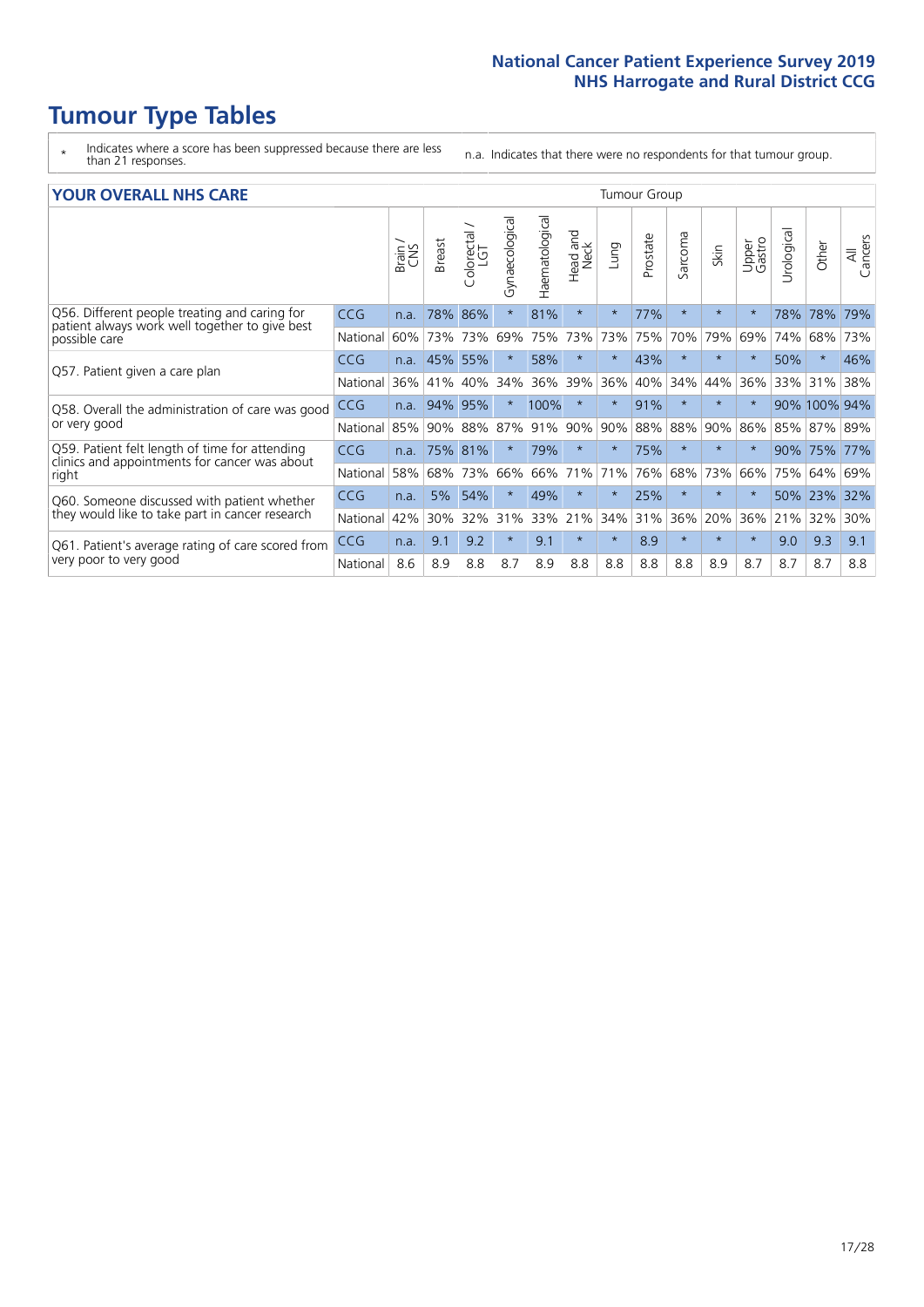### **Year on Year Charts**





### **DIAGNOSTIC TESTS**





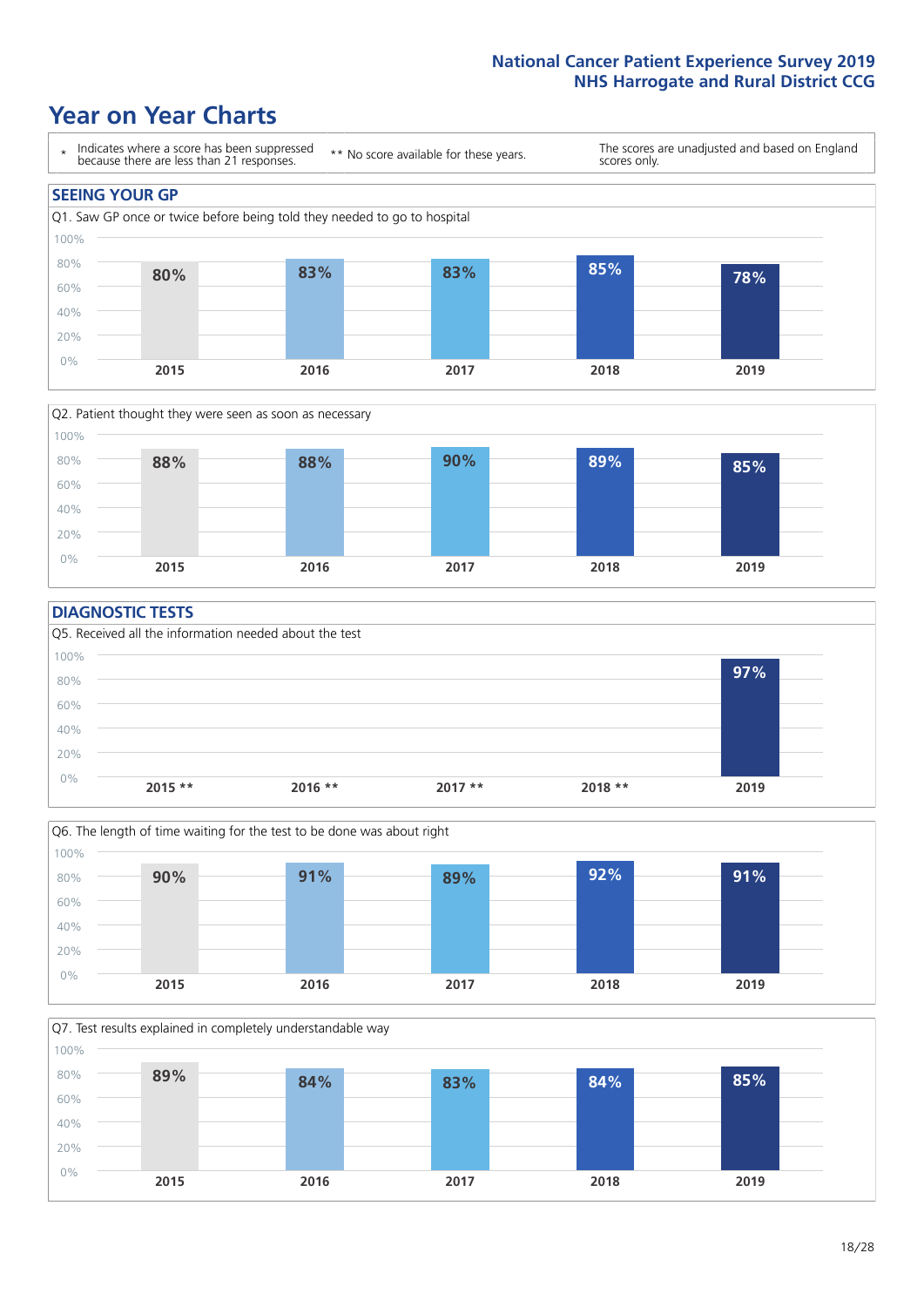







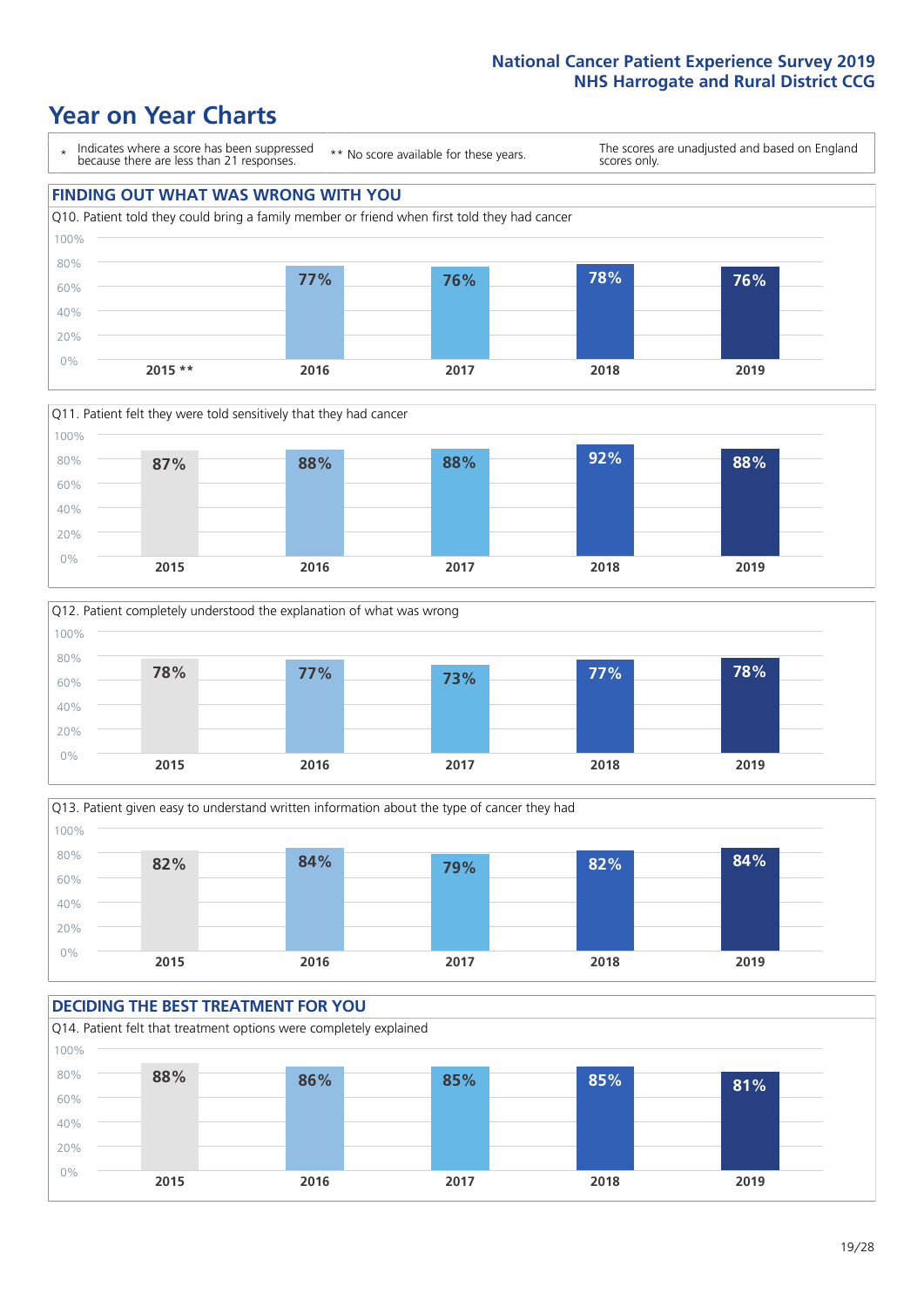





Q18. Patient definitely involved as much as they wanted in decisions about care and treatment  $0%$ 20% 40% 60% 80% 100% **2015 \*\* 2016 \*\* 2017 \*\* 2018 \*\* 2019 82%**

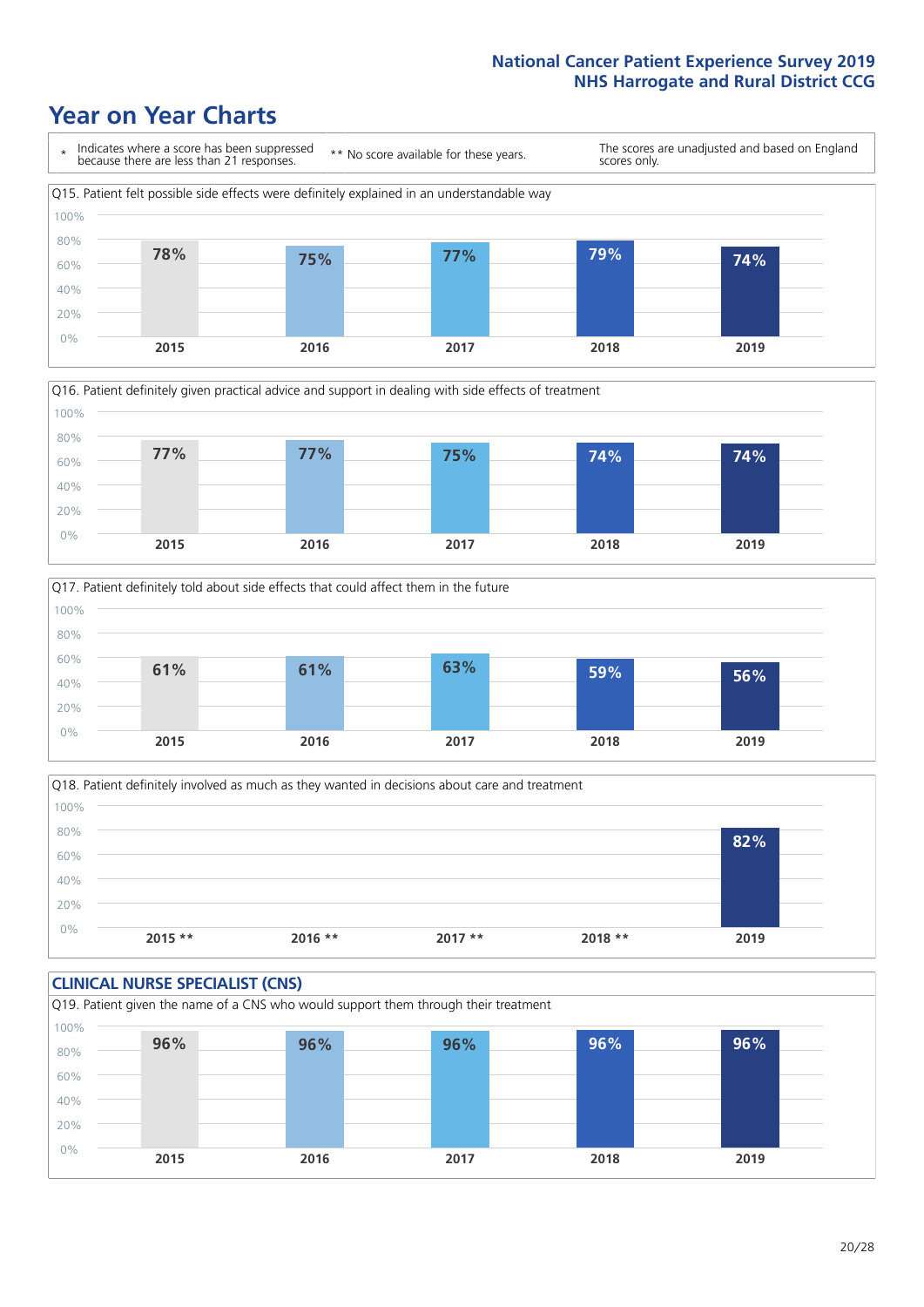







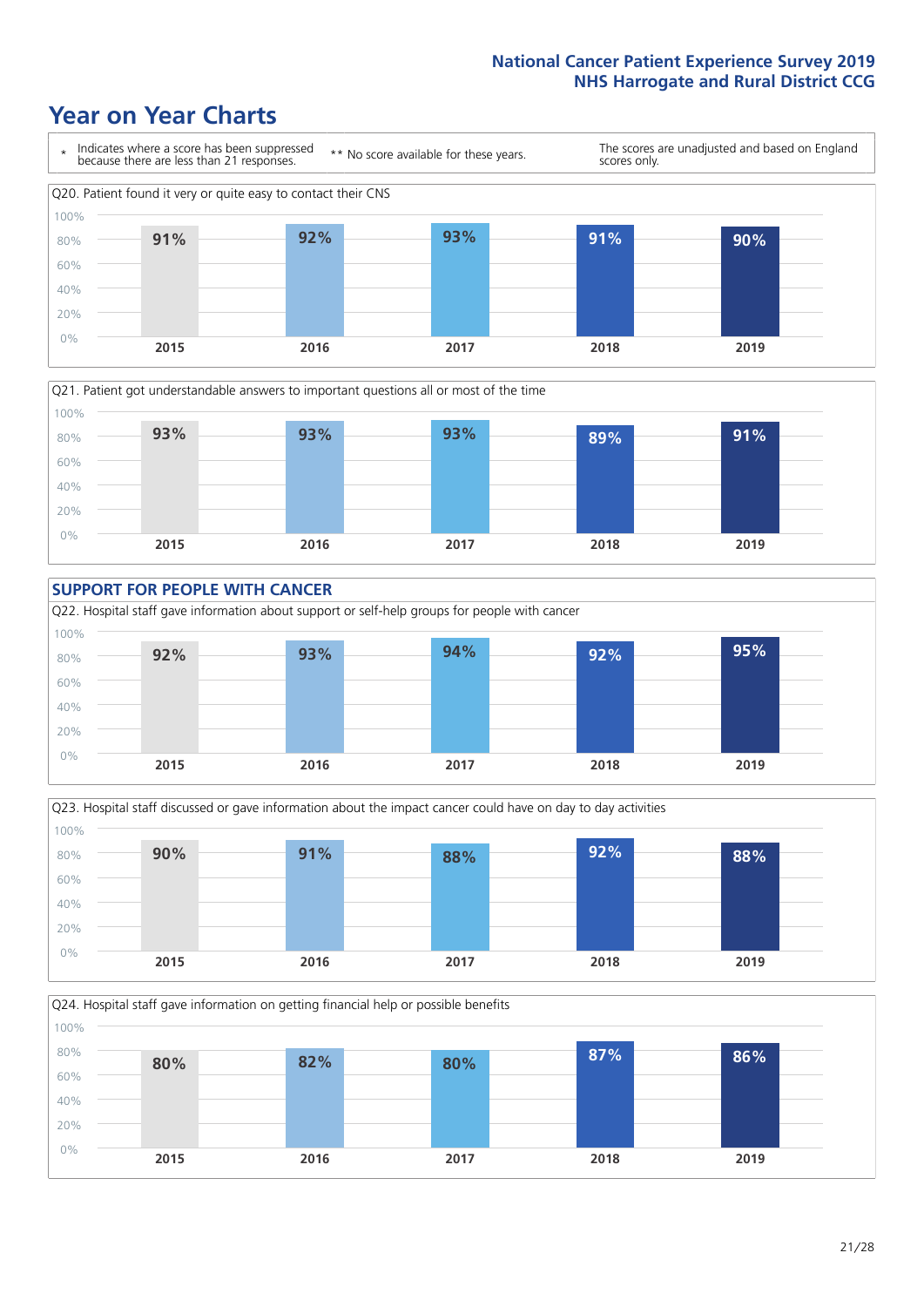### **Year on Year Charts**



#### **OPERATIONS**

Q27. Beforehand, patient had all the information needed about the operation  $0%$ 20% 40% 60% 80% 100% **2015 \*\* 2016 2017 2018 2019 99% 96% 97% 97%**



### **HOSPITAL CARE AS AN INPATIENT** Q30. Hospital staff didn't talk in front of patient as if patient wasn't there 0% 20% 40% 60% 80% 100% **2015 \*\* 2016 \*\* 2017 \*\* 2018 \*\* 2019 87%**

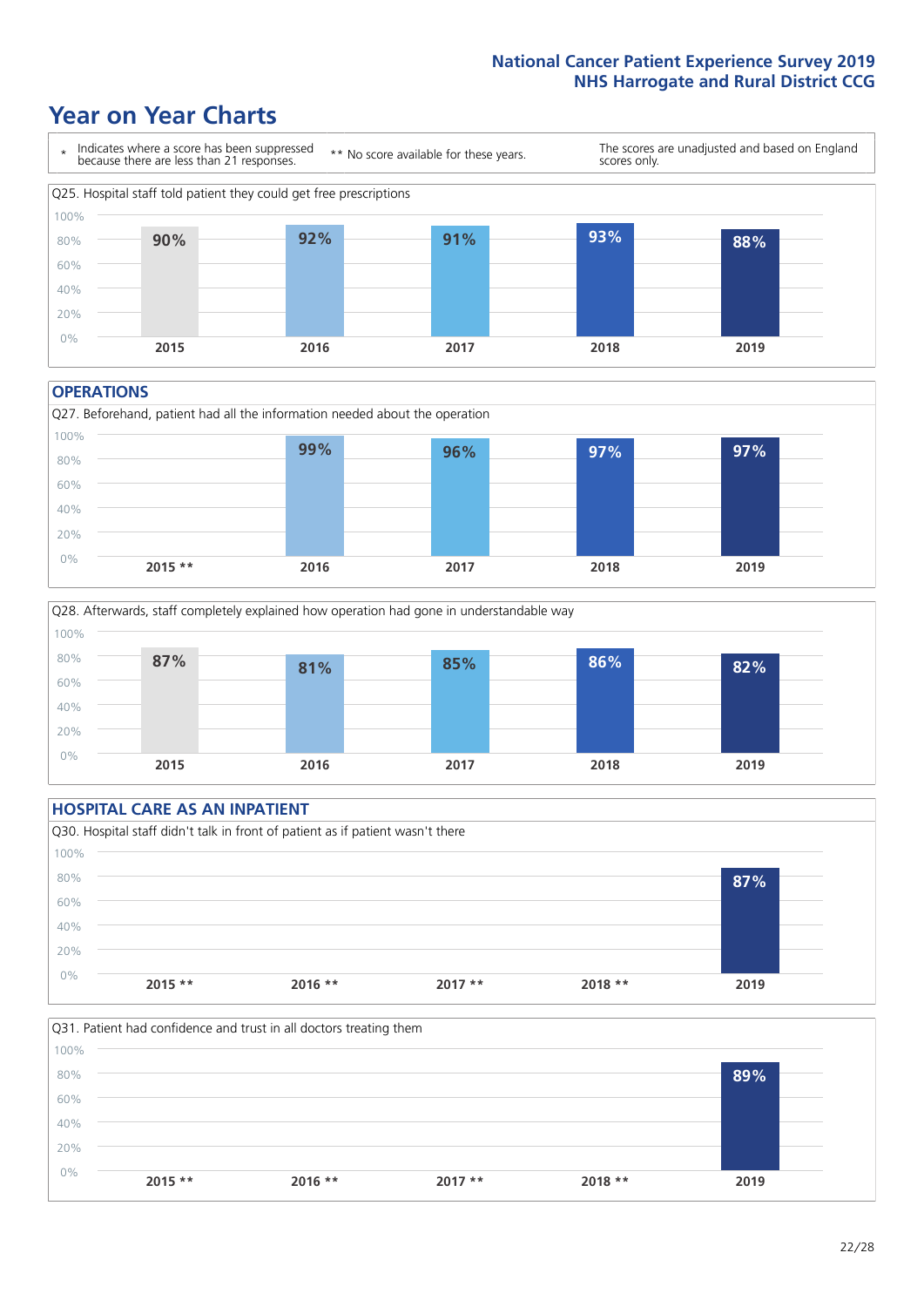







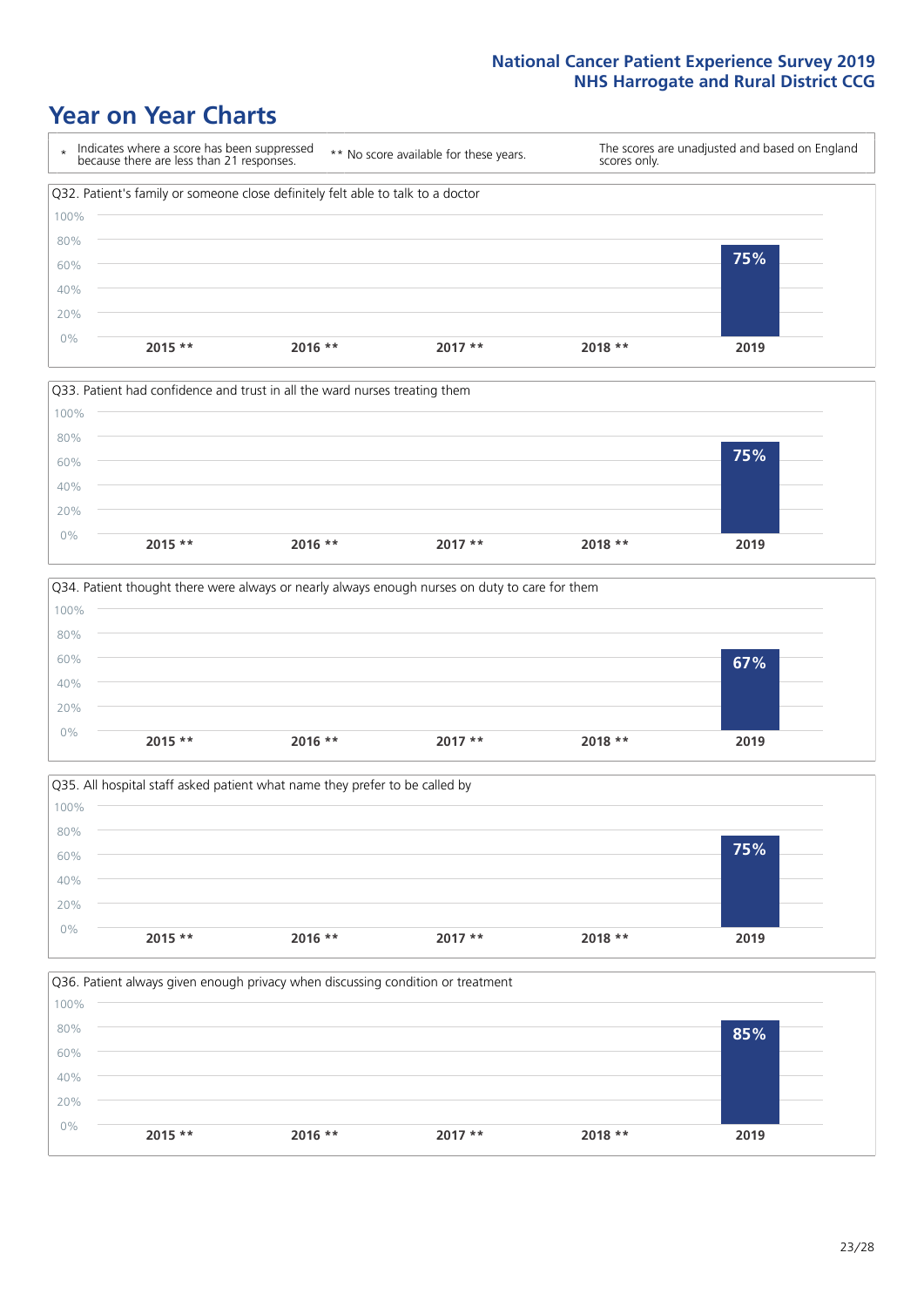







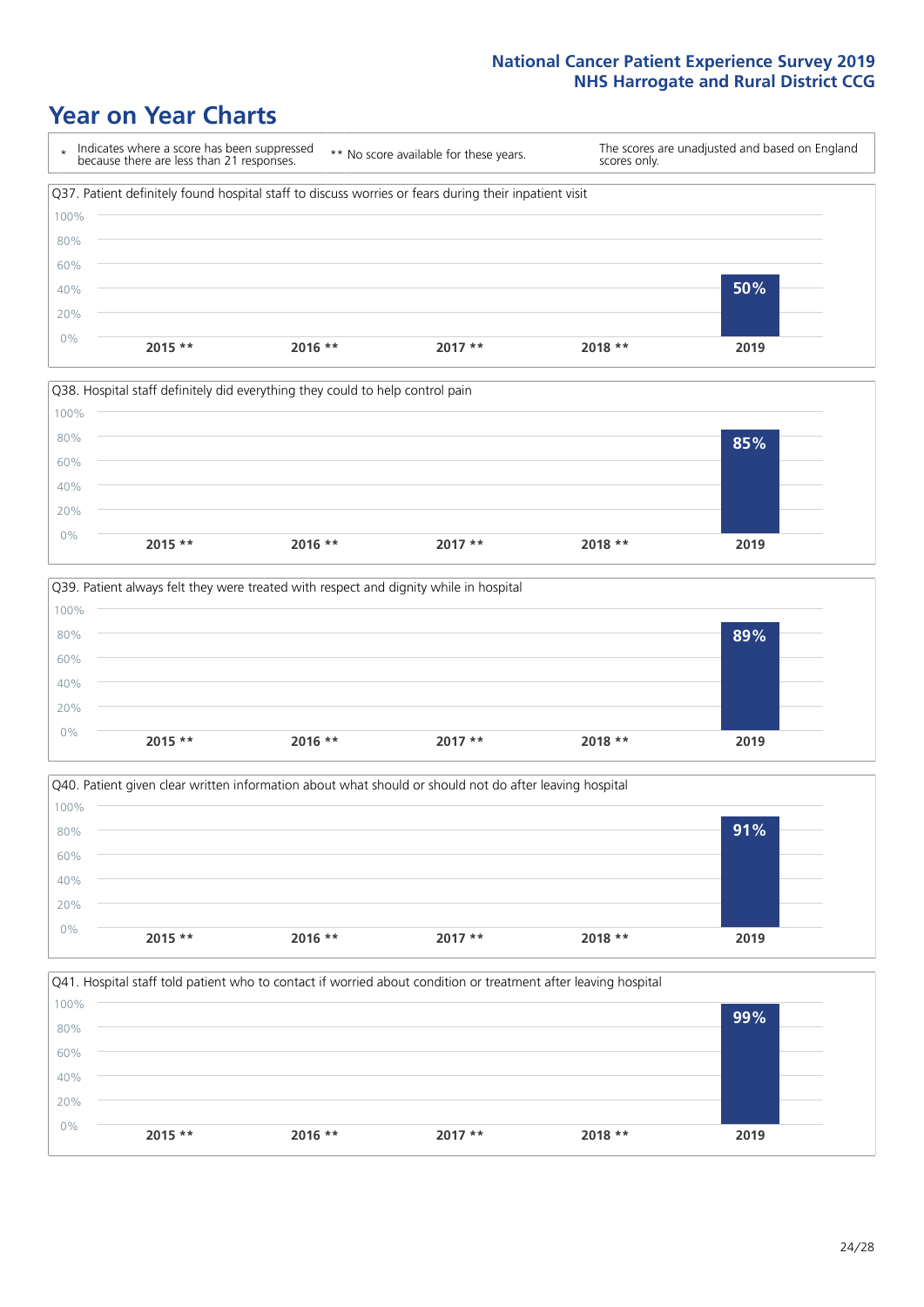







Q49. Beforehand patient completely had all information needed about chemotherapy treatment 0% 20% 40% 60% 80% 100% **2015 2016 2017 2018 2019 96% 88% 87% 90% 84%**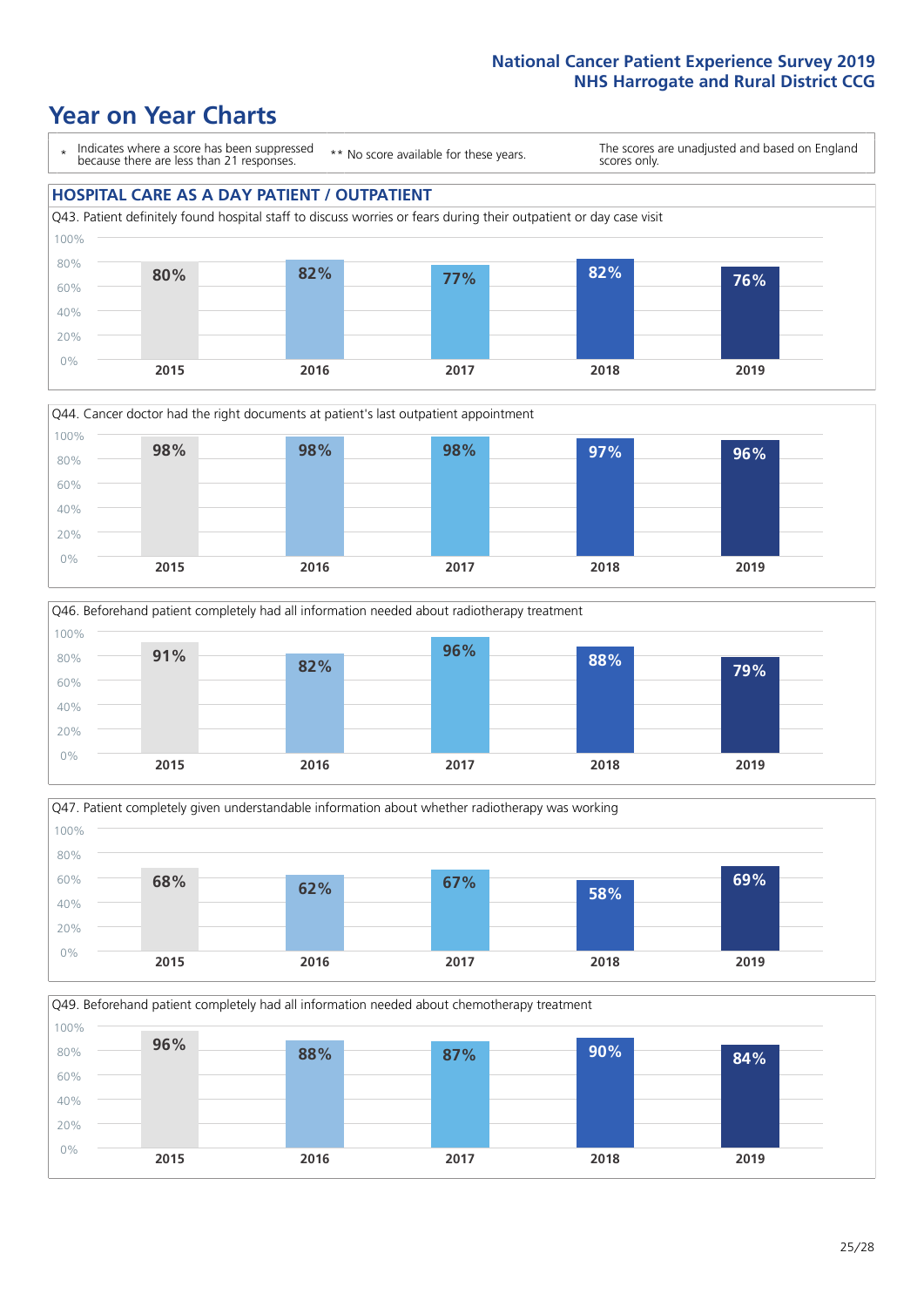### **Year on Year Charts**



#### **HOME CARE AND SUPPORT**







#### **CARE FROM YOUR GENERAL PRACTICE** Q54. GP given enough information about patient's condition and treatment 60% 80% 100% **99% 97% 98% 99% 98%**

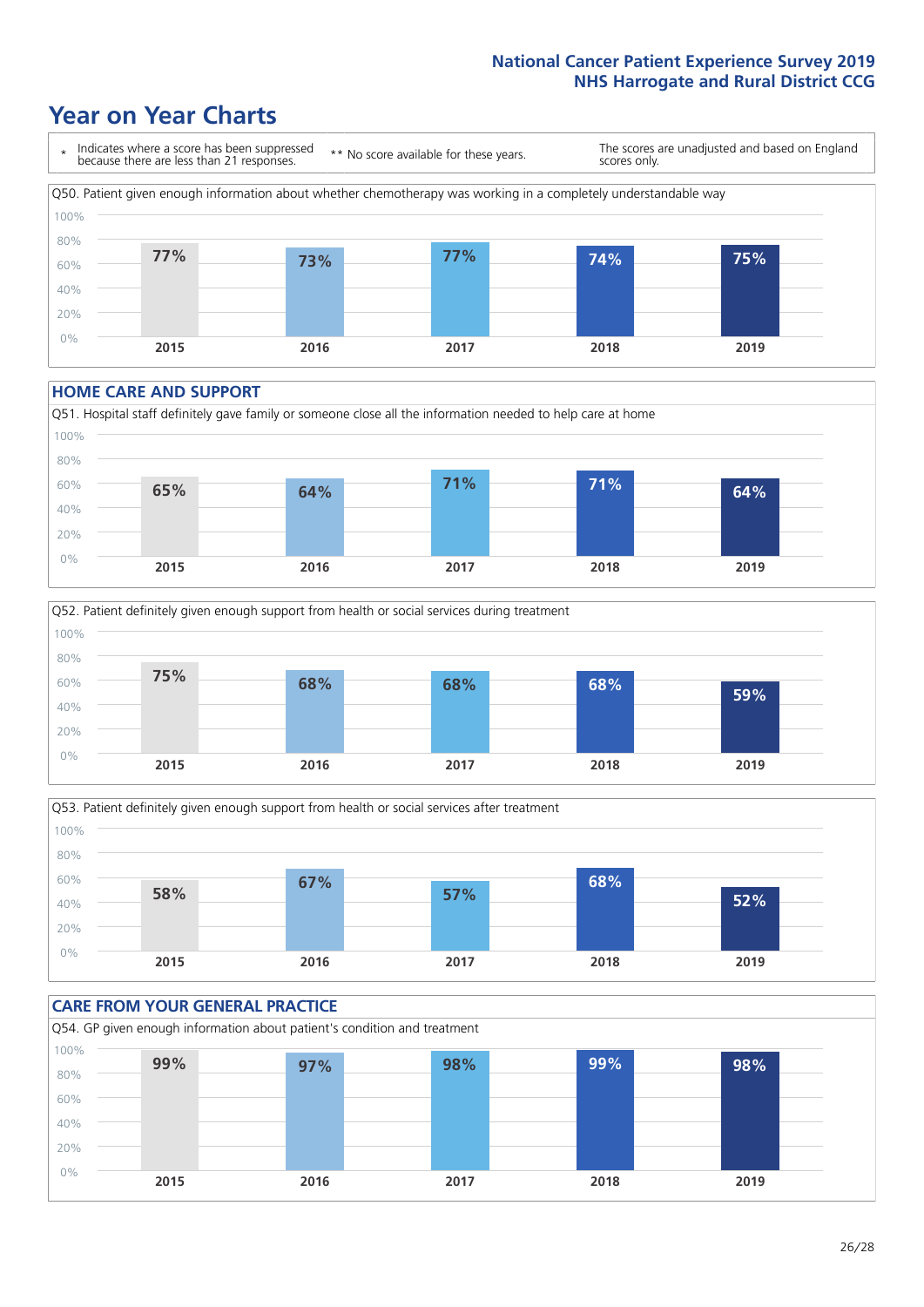### **Year on Year Charts**



#### **YOUR OVERALL NHS CARE**







Q59. Patient felt length of time for attending clinics and appointments for cancer was about right 0% 20% 40% 60% 80% 100% **2015 2016 2017 2018 2019 78% 82% 77% 82% 77%**